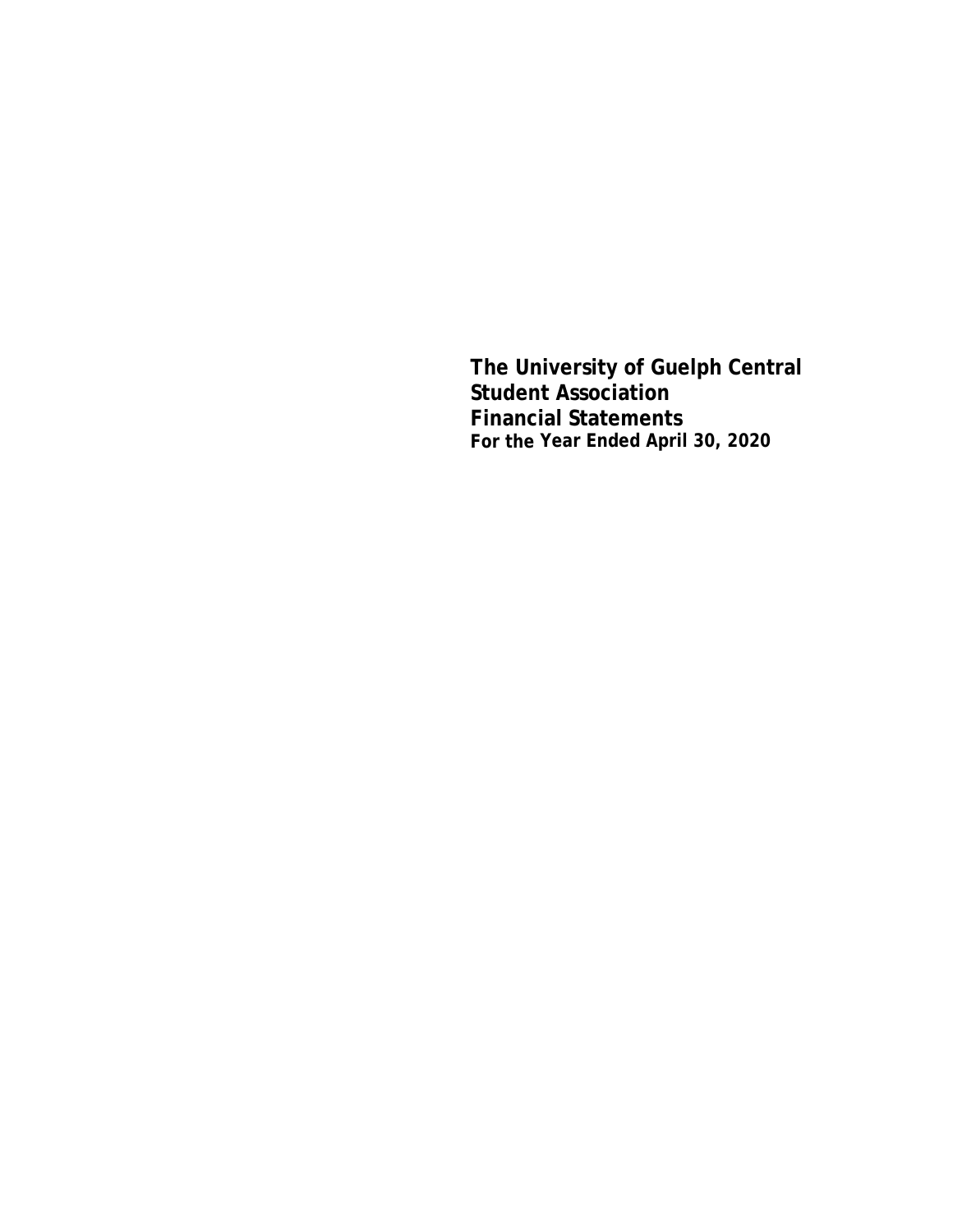## **The University of Guelph Central Student Association Financial Statements For the Year Ended April 30, 2020**

|                                                 | Contents |
|-------------------------------------------------|----------|
| Independent Auditor's Report                    | $1 - 3$  |
| <b>Financial Statements</b>                     |          |
| <b>Statement of Financial Position</b>          | 4        |
| Statement of Changes in Net Assets              | $5 - 6$  |
| Statement of Operations - Unrestricted          | 7        |
| <b>Statement of Cash Flows</b>                  | 8        |
| Notes to Financial Statements                   | $9 - 21$ |
|                                                 |          |
| Schedules                                       |          |
| Schedule of Council - General                   | 21       |
| Schedule of Academic Commissioner               | 22       |
| Schedule of External Commissioner               | 23       |
| Schedule of Student Experience                  | 24       |
| Schedule of Live Entertainment                  | 25       |
| Schedule of Films                               | 26       |
| Schedule of Programmes                          | 27       |
| Schedule of General Programming (Entertainment) | 28       |
| Schedule of Administration                      | 29       |
| Schedule of The Bullring Operations             | 30       |
| Schedule of Promotional Services                | 31       |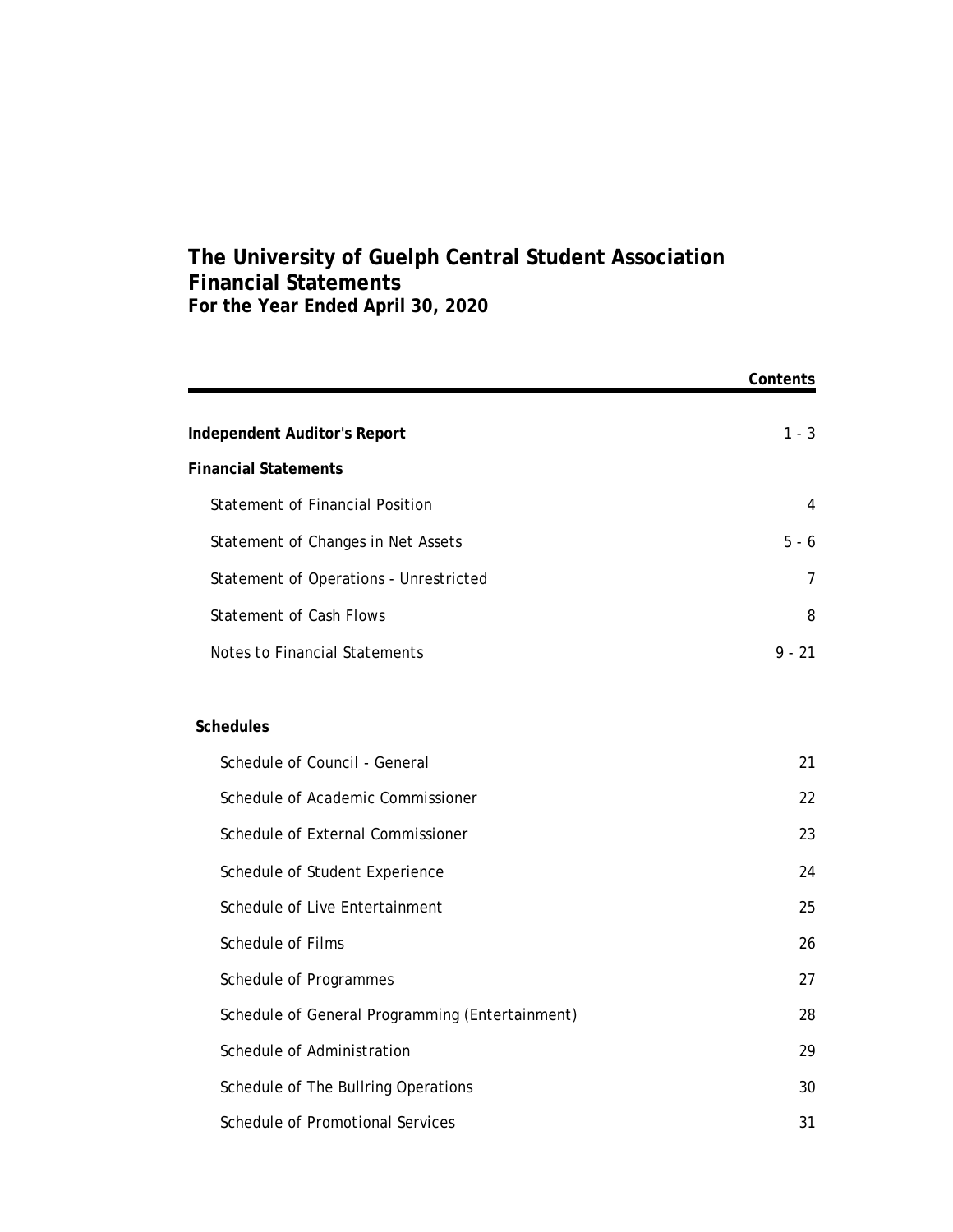**Independent Auditor's Report**

**To the Members of The University of Guelph Central Student Association**

#### **Qualified Opinion**

We have audited the financial statements of The University of Guelph Central Student Association (the Association), which comprise the statement of financial position as at April 30, 2020, the statements of operations - unrestricted, operations and changes in net assets, and cash flows for the year then ended, and notes to the financial statements, including a summary of significant accounting policies.

In our opinion, except for the possible effects of the matters described in the *Basis for Qualified Opinion* section of our report, the accompanying financial statements present fairly, in all material respects, the financial position of the Association as at April 30, 2020, and its results of operations and its cash flows for the year then ended in accordance with Canadian accounting standards for not-for-profit organizations.

#### **Basis for Qualified Opinion**

In common with many not-for-profit organizations, the Association derives revenue from sales, sundry and fundraising revenues, the completeness of which is not susceptible to satisfactory audit verification. Accordingly, verification of these revenues was limited to the amounts recorded in the records of the Association. Therefore, we were not able to determine whether any adjustments might be necessary to sales, sundry and fundraising revenues, excess (deficiency) of revenues over expenditures, and cash flows from operations for the years ended April 30, 2020 and 2019, current assets as at April 30, 2020 and 2019, and net assets as at May 1 and April 30 for both the 2020 and 2019 years. Our audit opinion on the financial statements for the year ended April 30, 2019 was modified accordingly because of the possible effects of this limitation in scope.

We were unable to obtain sufficient appropriate audit evidence to support the partnership income which is stated on the statement of operations and changes in net assets in the amount of \$18,251 and the Investment in Cannon.ca Partnership which is stated on the statement of financial position at \$63,083. As a result of this matter, we were unable to determine the adjustments, if any, that might have been found necessary in respect of partnership income and net surplus for the year ended April 30, 2020 and Investment in Cannon.ca Partnership and net assets externally restricted as at April 30, 2020.

We conducted our audit in accordance with Canadian generally accepted auditing standards. Our responsibilities under those standards are further described in the *Auditor's Responsibilities for the Audit of the Financial Statements* section of our report. We are independent of the Association in accordance with the ethical requirements that are relevant to our audit of the financial statements in Canada, and we have fulfilled our other ethical responsibilities in accordance with these requirements. We believe that the audit evidence we have obtained is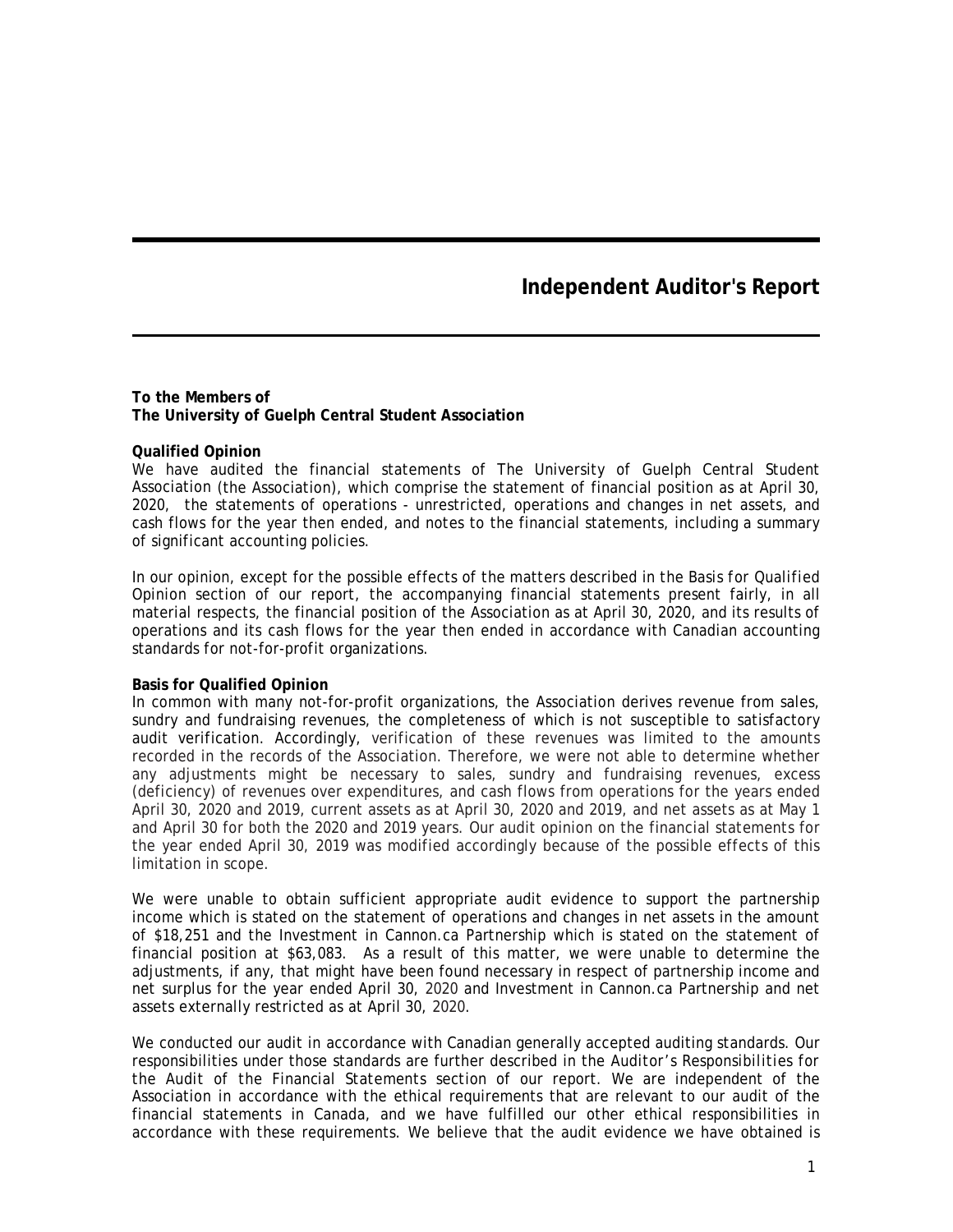sufficient and appropriate to provide a basis for our qualified opinion.

**Responsibilities of Management and Those Charged with Governance for the Financial Statements**

Management is responsible for the preparation and fair presentation of the financial statements in accordance with Canadian accounting standards for not-for-profit organizations, and for such internal control as management determines is necessary to enable the preparation of financial statements that are free from material misstatement, whether due to fraud or error.

In preparing the financial statements, management is responsible for assessing the Association's ability to continue as a going concern, disclosing, as applicable, matters related to going concern and using the going concern basis of accounting unless management either intends to liquidate the Association or to cease operations, or has no realistic alternative but to do so.

Those charged with governance are responsible for overseeing the Association's financial reporting process.

**Auditor's Responsibilities for the Audit of the Financial Statements**

Our objectives are to obtain reasonable assurance about whether the financial statements as a whole are free from material misstatement, whether due to fraud or error, and to issue an auditor's report that includes our opinion. Reasonable assurance is a high level of assurance, but is not a guarantee that an audit conducted in accordance with Canadian generally accepted auditing standards will always detect a material misstatement when it exists. Misstatements can arise from fraud or error and are considered material if, individually or in the aggregate, they could reasonably be expected to influence the economic decisions of users taken on the basis of these financial statements.

As part of an audit in accordance with Canadian generally accepted auditing standards, we exercise professional judgment and maintain professional skepticism throughout the audit. We also:

- Identify and assess the risks of material misstatement of the financial statements, whether due to fraud or error, design and perform audit procedures responsive to those risks, and obtain audit evidence that is sufficient and appropriate to provide a basis for our opinion. The risk of not detecting a material misstatement resulting from fraud is higher than for one resulting from error, as fraud may involve collusion, forgery, intentional omissions, misrepresentations, or the override of internal control.
- · Obtain an understanding of internal control relevant to the audit in order to design audit procedures that are appropriate in the circumstances, but not for the purpose of expressing an opinion on the effectiveness of the Association's internal control.
- · Evaluate the appropriateness of accounting policies used and the reasonableness of accounting estimates and related disclosures made by management.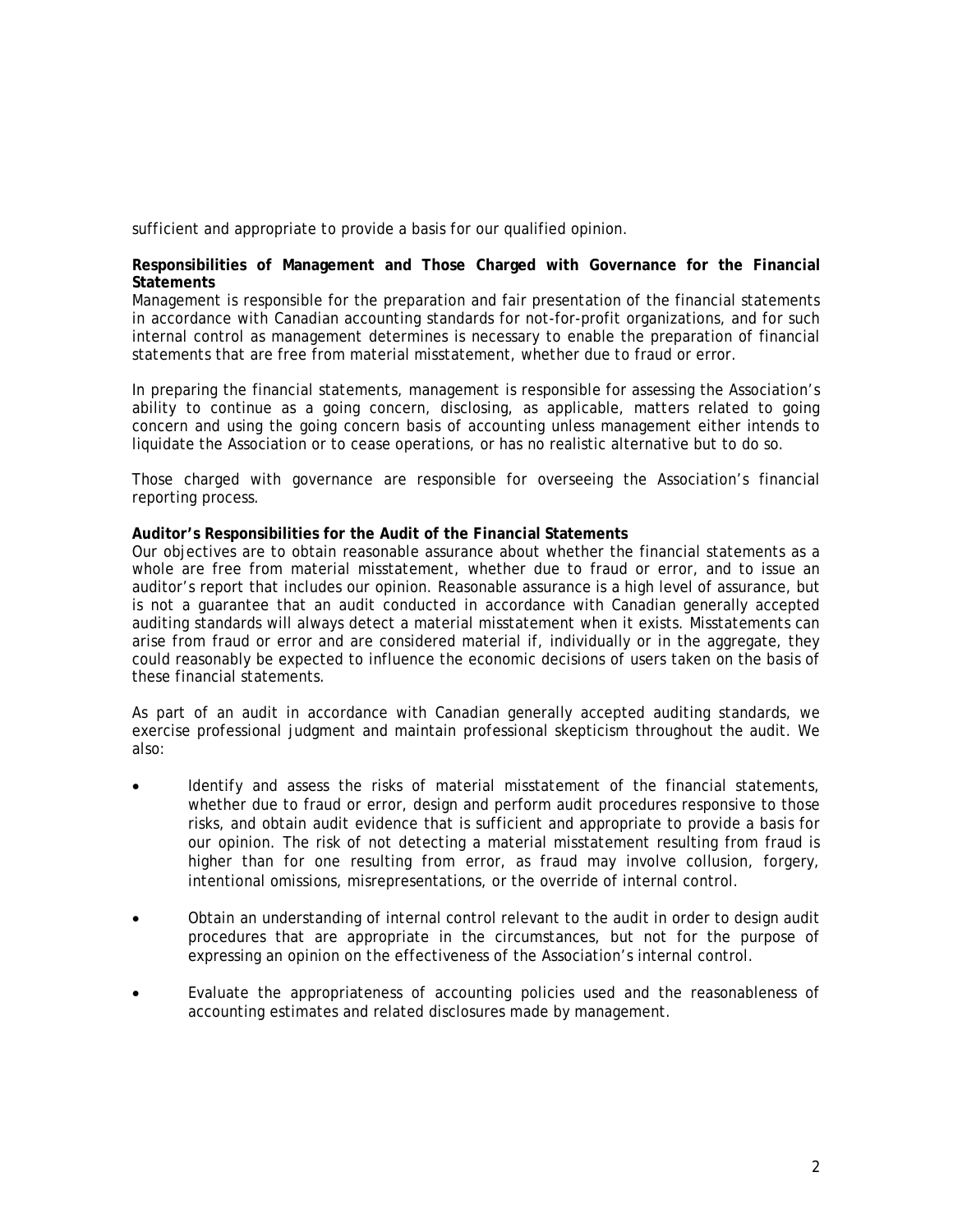- · Conclude on the appropriateness of management's use of the going concern basis of accounting and, based on the audit evidence obtained, whether a material uncertainty exists related to events or conditions that may cast significant doubt on the Association's ability to continue as a going concern. If we conclude that a material uncertainty exists, we are required to draw attention in our auditor's report to the related disclosures in the financial statements or, if such disclosures are inadequate, to modify our opinion. Our conclusions are based on the audit evidence obtained up to the date of our auditor's report. However, future events or conditions may cause the Association to cease to continue as a going concern.
- · Evaluate the overall presentation, structure and content of the financial statements, including the disclosures, and whether the financial statements represent the underlying transactions and events in a manner that achieves fair presentation.

We communicate with those charged with governance regarding, among other matters, the planned scope and timing of the audit and significant audit findings, including any significant deficiencies in internal control that we identify during our audit.

Chartered Professional Accountants, Licensed Public Accountants

Guelph, Ontario March 24, 2021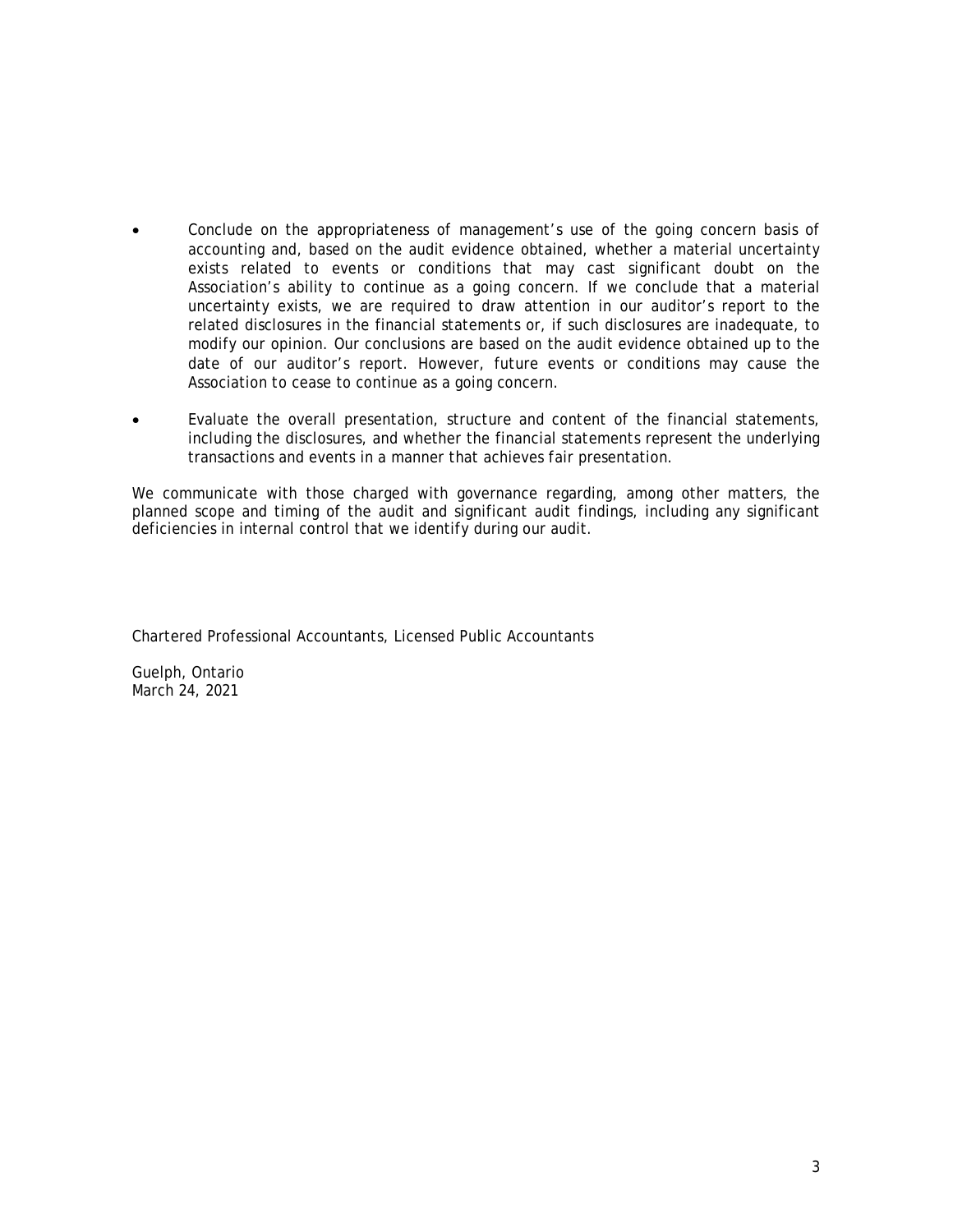| April 30                                                                                                                                                                                                                                                                                                                                                   | 2020                                                                          | 2019                                                                 |
|------------------------------------------------------------------------------------------------------------------------------------------------------------------------------------------------------------------------------------------------------------------------------------------------------------------------------------------------------------|-------------------------------------------------------------------------------|----------------------------------------------------------------------|
| Assets<br>Current<br>Cash (Note 2)<br>Short-term investments (Note 3)<br>Accounts receivable - other<br>Accounts receivable - Bullring                                                                                                                                                                                                                     | \$3,987,601<br>465,348<br>44,466<br>1,379                                     | \$<br>3,524,119<br>204,900<br>12,251<br>348                          |
|                                                                                                                                                                                                                                                                                                                                                            | 4,498,794                                                                     | 3,741,618                                                            |
| Long-term investments (Note 4)<br>Investment in University Centre Services (Note 5)<br>Investment in Cannon.ca Partnership (Note 6)<br>Capital assets (Note 7)                                                                                                                                                                                             | 316,750<br>60,000<br>63,083<br>390,916                                        | 368,250<br>60,000<br>44,832<br>424,531                               |
|                                                                                                                                                                                                                                                                                                                                                            | \$5,329,543                                                                   | \$<br>4,639,231                                                      |
| Liabilities<br>Current<br>Accounts payable (Note 8)<br>Government remittances payable<br>Deferred revenue                                                                                                                                                                                                                                                  | \$2,097,782<br>24,219<br>2,485                                                | \$<br>1,618,290<br>70,776<br>17,529                                  |
|                                                                                                                                                                                                                                                                                                                                                            | 2,124,486                                                                     | 1,706,595                                                            |
| Net Assets<br>Net assets externally restricted (Page 5)<br>- Dental plan reserve (Note 9)<br>- Health plan reserve (Note 10)<br>- Affordable housing reserve (Note 11)<br>- Late night service reserve (Note 12)<br>- Food bank reserve (Note 13)<br>- Menstrual hygiene reserve (Note 14)<br>- Cannon.ca reserve (Note 6)<br>- SafeWalk reserve (Note 15) | 360,424<br>853,379<br>72,660<br>54,107<br>18,939<br>51,633<br>63,083<br>5,365 | 323,212<br>793,629<br>32,841<br>37,438<br>31,520<br>41,451<br>44,832 |
| Net assets internally restricted (Page 6)<br>- Bullring capital reserve (Note 16)<br>- Live entertainment reserve (Note 17)                                                                                                                                                                                                                                | 1,479,590<br>127,558<br>57,245                                                | 1,304,923<br>125,754<br>66,206                                       |
| Net assets invested in capital assets (Page 6)<br>Unrestricted net assets (Page 6)                                                                                                                                                                                                                                                                         | 184,803<br>390,916<br>1,149,748                                               | 191,960<br>424,531<br>1,011,222                                      |
|                                                                                                                                                                                                                                                                                                                                                            | 3,205,057                                                                     | 2,932,636                                                            |
|                                                                                                                                                                                                                                                                                                                                                            | \$5,329,543                                                                   | \$<br>4,639,231                                                      |

## **The University of Guelph Central Student Association Statement of Financial Position**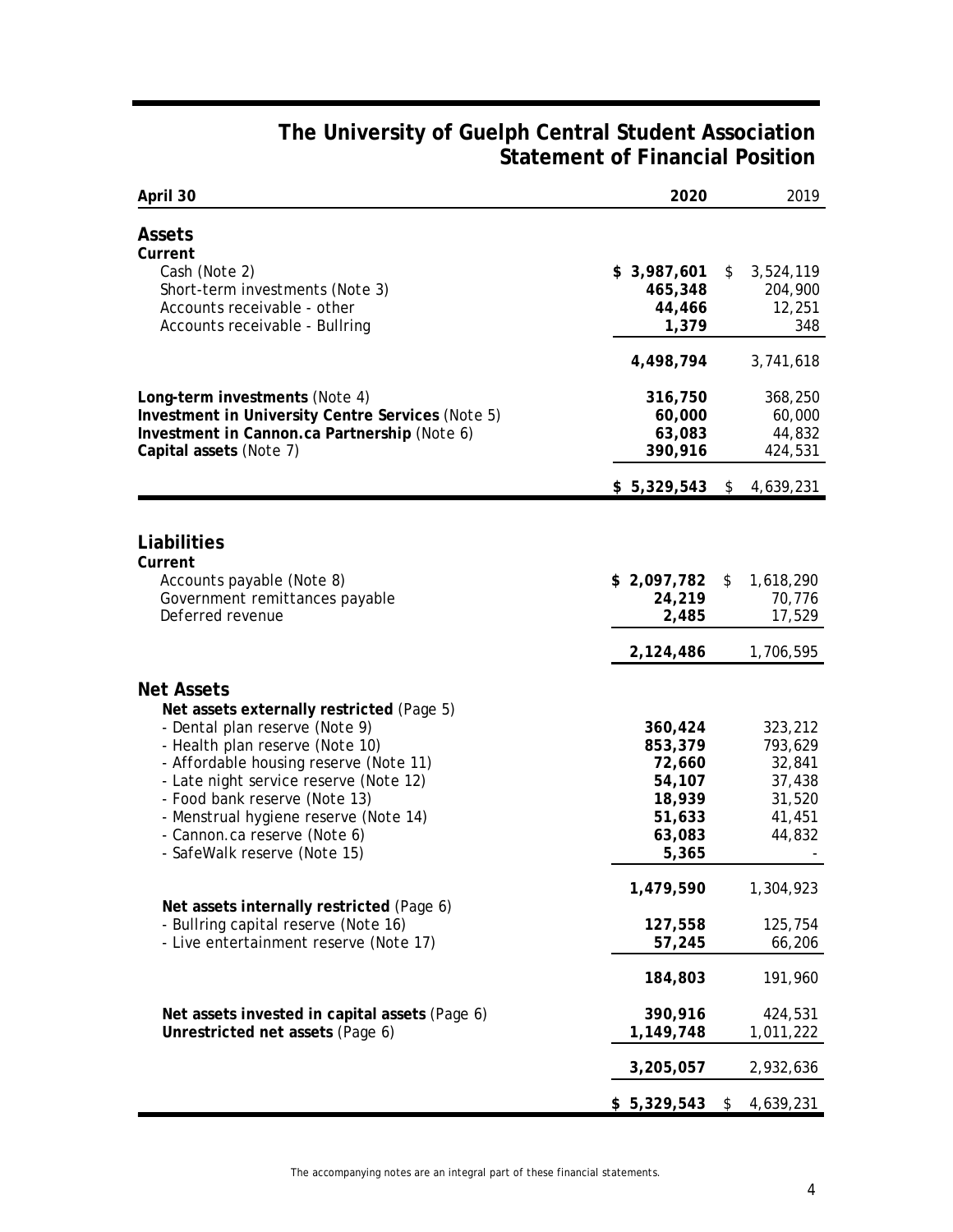## **The University of Guelph Central Student Association Statement of Operations and Changes in Net Assets**

| For the year ended April 30                                                                                                                           | Externally<br>Restricted<br>Dental Plan<br>Reserve | Externally<br>Restricted<br>Health Plan<br>Reserve | Externally<br>Restricted<br>Affordable<br>Housing<br>Reserve | Externally<br>Restricted<br>Late Night<br>Service<br>Reserve | Externally<br>Restricted<br>Food Bank<br>Reserve | Externally<br>Restricted<br>Menstrual<br>Hygiene<br>Initiative<br>Reserve | Externally<br>Restricted<br>Cannon.ca<br>Reserve | Externally<br>Restricted<br>SafeWalk<br>Reserve | Externally<br>Restricted<br>Subtotal                                                 |
|-------------------------------------------------------------------------------------------------------------------------------------------------------|----------------------------------------------------|----------------------------------------------------|--------------------------------------------------------------|--------------------------------------------------------------|--------------------------------------------------|---------------------------------------------------------------------------|--------------------------------------------------|-------------------------------------------------|--------------------------------------------------------------------------------------|
| Net assets, beginning of the year                                                                                                                     | 323,212 \$                                         | 793,629 \$                                         | 32,841                                                       | $37,438$ \$<br>\$                                            | $31,520$ \$                                      | $41,451$ \$                                                               | 44,832 \$                                        |                                                 | $-$ \$1,304,923                                                                      |
| Student fees collected<br>Interest earned<br>Partnership income<br>Premiums for the year<br>Administration fees<br>Service fees<br>Other expenditures | 2.443.164<br>20,201<br>(2, 406, 353)<br>(19, 800)  | 3.681.396<br>34,268<br>(3,622,653)<br>(33, 261)    | 39,235<br>584<br>$\overline{\phantom{a}}$                    | 429,500<br>453<br>(393, 267)<br>(20, 017)                    | 121,976<br>331<br>(134, 888)                     | 36,217<br>(26, 035)                                                       | 18,251                                           | 26,716<br>$\sim$<br>(21, 351)                   | 6,778,204<br>55,837<br>18,251<br>(6,029,006)<br>(53,061)<br>(393, 267)<br>(202, 291) |
| Operating surplus (deficit)                                                                                                                           | 37,212                                             | 59,750                                             | 39,819                                                       | 16,669                                                       | (12, 581)                                        | 10,182                                                                    | 18,251                                           | 5,365                                           | 174,667                                                                              |
| Purchase of capital assets<br>Internal transfers (Note 9)<br>Prior year surplus to reserve                                                            |                                                    |                                                    |                                                              |                                                              |                                                  |                                                                           |                                                  |                                                 |                                                                                      |
| Excess (deficiency) of revenues over<br>expenditures                                                                                                  | 37,212                                             | 59,750                                             | 39,819                                                       | 16,669                                                       | (12, 581)                                        | 10,182                                                                    | 18,251                                           | 5,365                                           | 174,667                                                                              |
| Net assets, end of the year                                                                                                                           | $360,424$ \$                                       | 853,379 \$                                         | 72,660                                                       | 54,107 \$<br>\$                                              | 18,939 \$                                        | $51,633$ \$                                                               | $63,083$ \$                                      |                                                 | 5,365 \$1,479,590                                                                    |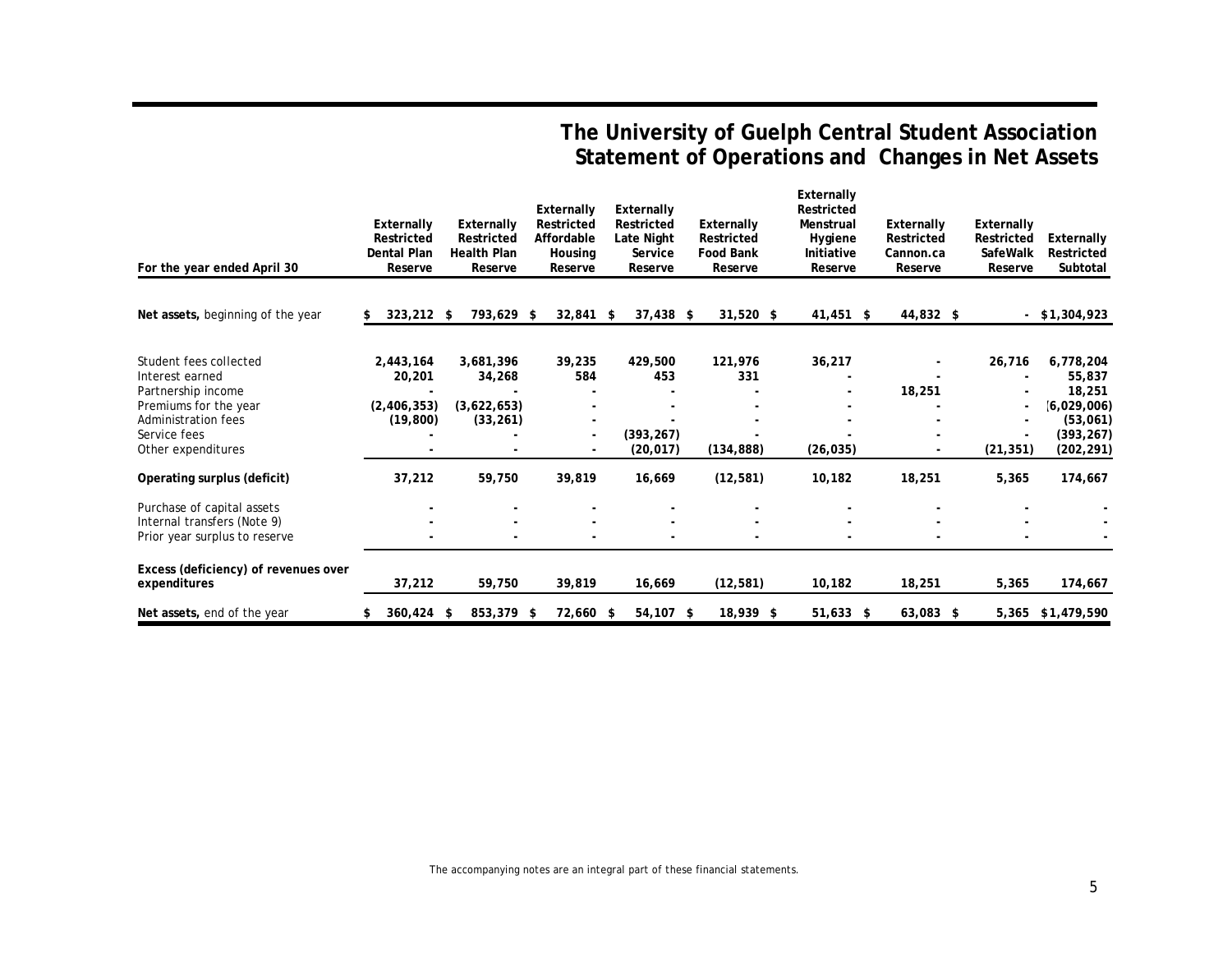## **The University of Guelph Central Student Association Statement of Operations and Changes in Net Assets**

| For the year ended April 30                                                                                                                                                                                                  | Externally<br>Restricted<br>Subtotal                                                 | Internally<br>Restricted<br><b>Bullring</b><br>Capital<br>Reserve | Internally<br><b>Restricted Live</b><br>Entertainment<br>Reserve | Internally<br>Restricted<br>Subtotal | Invested in<br>Capital<br>Assets | Unrestricted       | 2020<br>Total                                                                                  | 2019<br>Total                                                                                   |
|------------------------------------------------------------------------------------------------------------------------------------------------------------------------------------------------------------------------------|--------------------------------------------------------------------------------------|-------------------------------------------------------------------|------------------------------------------------------------------|--------------------------------------|----------------------------------|--------------------|------------------------------------------------------------------------------------------------|-------------------------------------------------------------------------------------------------|
| Net assets, beginning of the year                                                                                                                                                                                            | 1,304,923<br>S.                                                                      | $125,754$ \$<br>\$                                                | 66,206                                                           | \$<br>191.960 \$                     | 424,531 \$                       |                    | 1,011,222 \$ 2,932,636 \$                                                                      | 2,750,486                                                                                       |
| Student fees collected<br>Interest earned<br>Partnership income<br>Premiums for the year<br>Administration fees<br>Service fees<br>Other expenditures<br>Excess (deficiency) of revenues over<br>expenditures (unrestricted) | 6,778,204<br>55,837<br>18,251<br>(6,029,006)<br>(53,061)<br>(393, 267)<br>(202, 291) | 1,804                                                             |                                                                  | 1,804<br>$\overline{\phantom{a}}$    | (70, 133)                        | $\sim$<br>166,083  | 6,778,204<br>57,641<br>18.251<br>(6,029,006)<br>(53,061)<br>(393, 267)<br>(202, 291)<br>95,950 | 5,454,485<br>43,140<br>15,184<br>(4,665,244)<br>(28, 042)<br>(384, 939)<br>(309, 981)<br>35,225 |
| Operating surplus (deficit)                                                                                                                                                                                                  | 174,667                                                                              | 1,804                                                             | $\overline{\phantom{a}}$                                         | 1,804                                | (70, 133)                        | 166,083            | 272,421                                                                                        | 159,828                                                                                         |
| Purchase of capital assets<br>Internal transfers (Note 18)<br>Prior year surplus to reserve                                                                                                                                  |                                                                                      |                                                                   | (8,961)                                                          | (8,961)                              | 36,518                           | (36, 518)<br>8,961 |                                                                                                | 22,322                                                                                          |
| Excess (deficiency) of revenues over<br>expenditures                                                                                                                                                                         | 174,667                                                                              | 1,804                                                             | (8,961)                                                          | (7, 157)                             | (33, 615)                        | 138,526            | 272,421                                                                                        | 182,150                                                                                         |
| Net assets, end of the year                                                                                                                                                                                                  | $$1,479,590$ \$                                                                      | 127,558 \$                                                        | $57,245$ \$                                                      | 184,803 \$                           | 390,916 \$                       |                    | 1,149,748 \$ 3,205,057 \$                                                                      | 2,932,636                                                                                       |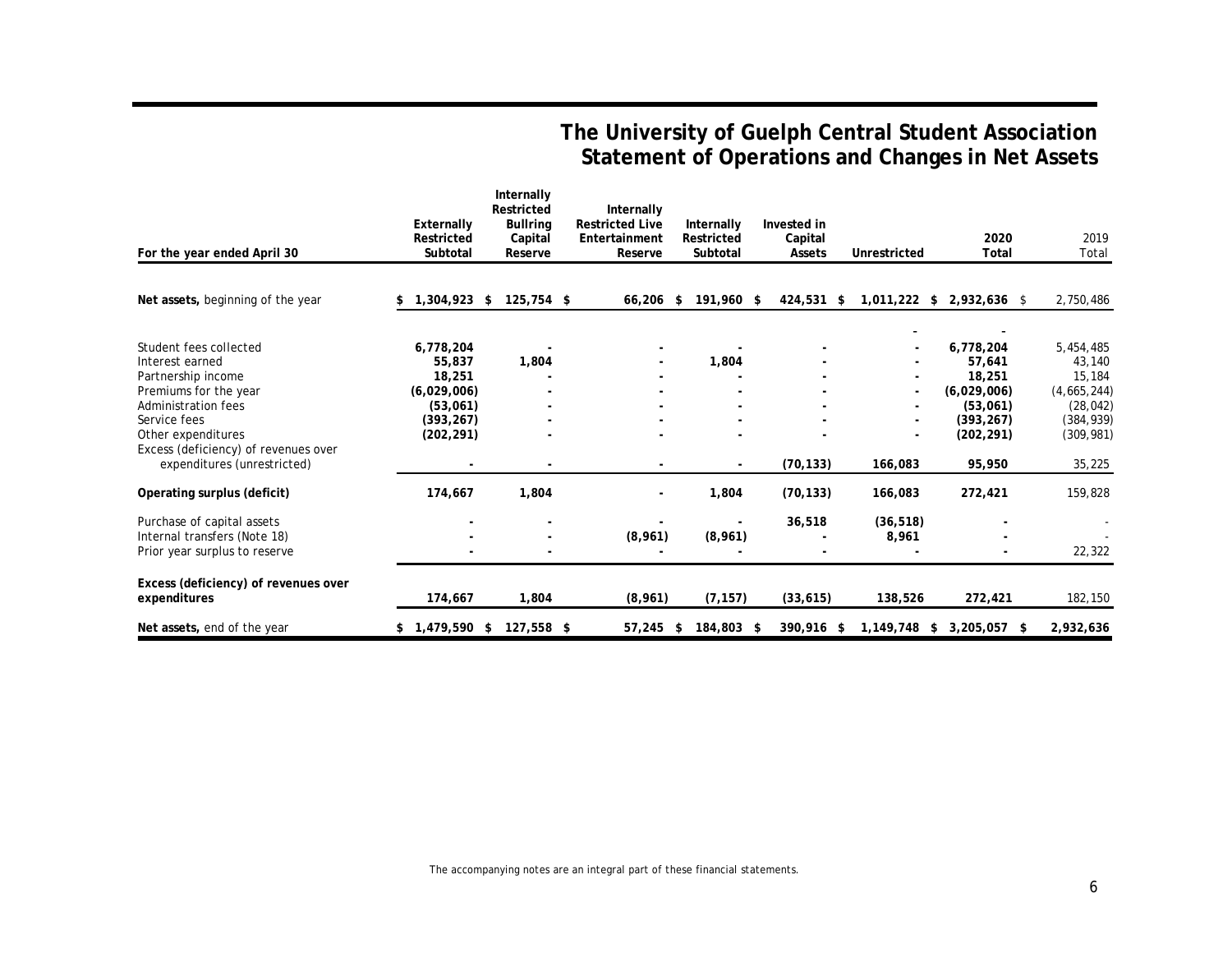### **The University of Guelph Central Student Association Statement of Operations - Unrestricted**

| For the year ended April 30          | 2020                 | 2019         |
|--------------------------------------|----------------------|--------------|
|                                      |                      |              |
| Revenue                              |                      |              |
| The Bullring                         | \$<br>$1,137,406$ \$ | 1,181,413    |
| Administration                       | 600,539              | 450,763      |
| Council - general                    | 120,056              | 119,740      |
| Programmes                           | 92,552               | 150,589      |
| General programming (entertainment)  | 73,044               | 76,349       |
| Live entertainment                   | 68,832               | 67,900       |
| Student experience                   | 53,200               | 53,140       |
| Promotional services                 | 50,622               | 53,829       |
| Academic commissioner                | 42,619               | 44,746       |
| External commissioner                | 40,700               | 43,800       |
| Films                                | 20,498               | 22,113       |
|                                      | 2,300,068            | 2,264,382    |
| Expenditures                         |                      |              |
| The Bullring                         | 680,562              | 709,797      |
| The Bullring - cost of sales         | 421,457              | 435,212      |
| Administration                       | 461,014              | 431,266      |
| Council - general                    | 174,362              | 181,516      |
| General programming (entertainment)  | 92,335               | 78,753       |
| Live entertainment                   | 89,994               | 45,499       |
| Programmes                           | 89,475               | 139,200      |
| Promotional services                 | 51,876               | 54,332       |
| Student experience                   | 50,911               | 52,482       |
| Academic commissioner                | 43,482               | 43,720       |
| External commissioner                | 40,923               | 42,276       |
| Films                                | 7,727                | 15,104       |
|                                      | 2,204,118            | 2,229,157    |
|                                      |                      |              |
| Excess of revenues over expenditures | \$<br>95,950         | \$<br>35,225 |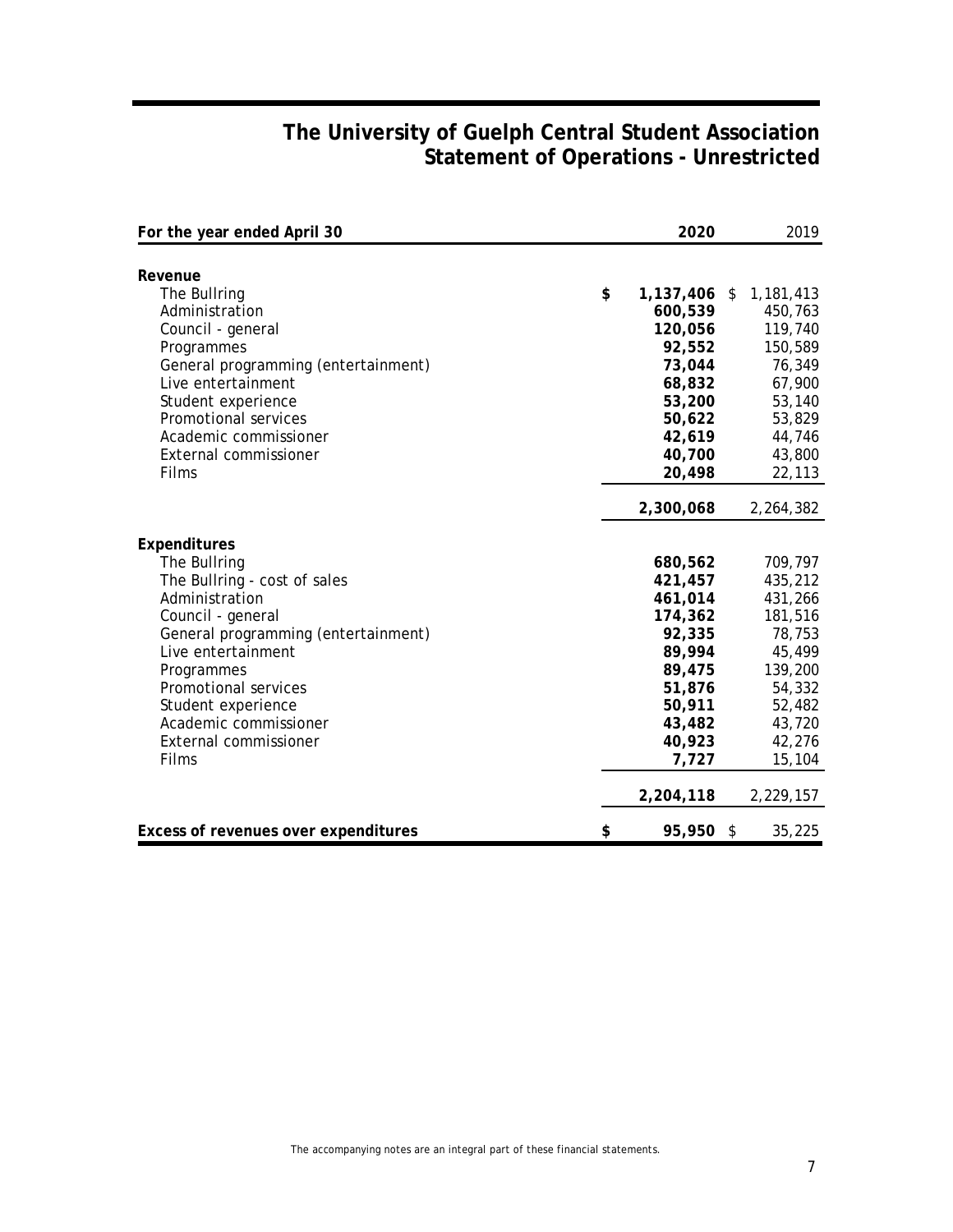| For the year ended April 30                                                                                                                                                                                                      | 2020                                           | 2019                                           |
|----------------------------------------------------------------------------------------------------------------------------------------------------------------------------------------------------------------------------------|------------------------------------------------|------------------------------------------------|
|                                                                                                                                                                                                                                  |                                                |                                                |
| Cash flows from operating activities<br>Excess of revenues over expenditures<br>Items not affecting cash:                                                                                                                        | \$<br>272,421<br>\$                            | 182,150                                        |
| Amortization<br>Net income - Cannon.ca partnership                                                                                                                                                                               | 70,133<br>(18, 251)                            | 70,840<br>(15, 183)                            |
| Changes in non-cash working capital:                                                                                                                                                                                             | 324,303                                        | 237,807                                        |
| Accounts receivable<br>Prepaid expenses                                                                                                                                                                                          | (33, 246)                                      | 4,631<br>22,281                                |
| Accounts payable<br>Government remittances payable<br>Deferred revenue                                                                                                                                                           | 479,492<br>(46, 557)<br>(15, 044)              | 55,356<br>11,478<br>(4, 793)                   |
|                                                                                                                                                                                                                                  | 708,948                                        | 326,760                                        |
| Cash flows from investing activities<br>Purchase of capital assets<br>Purchase of investments<br>Proceeds on disposal of investments<br>Investment income reinvested<br>Collaborative investment with University Centre Services | (36, 518)<br>(400,000)<br>206,155<br>(15, 103) | (79, 838)<br>100,000<br>(13, 150)<br>(60, 000) |
|                                                                                                                                                                                                                                  | (245, 466)                                     | (52, 988)                                      |
| Net increase in cash                                                                                                                                                                                                             | 463,482                                        | 273,772                                        |
| Cash, beginning of the year (Note 2)                                                                                                                                                                                             | 3,524,119                                      | 3,250,347                                      |
| Cash, end of the year (Note 2)                                                                                                                                                                                                   | \$ 3,987,601<br>\$                             | 3,524,119                                      |

# **The University of Guelph Central Student Association Statement of Cash Flows**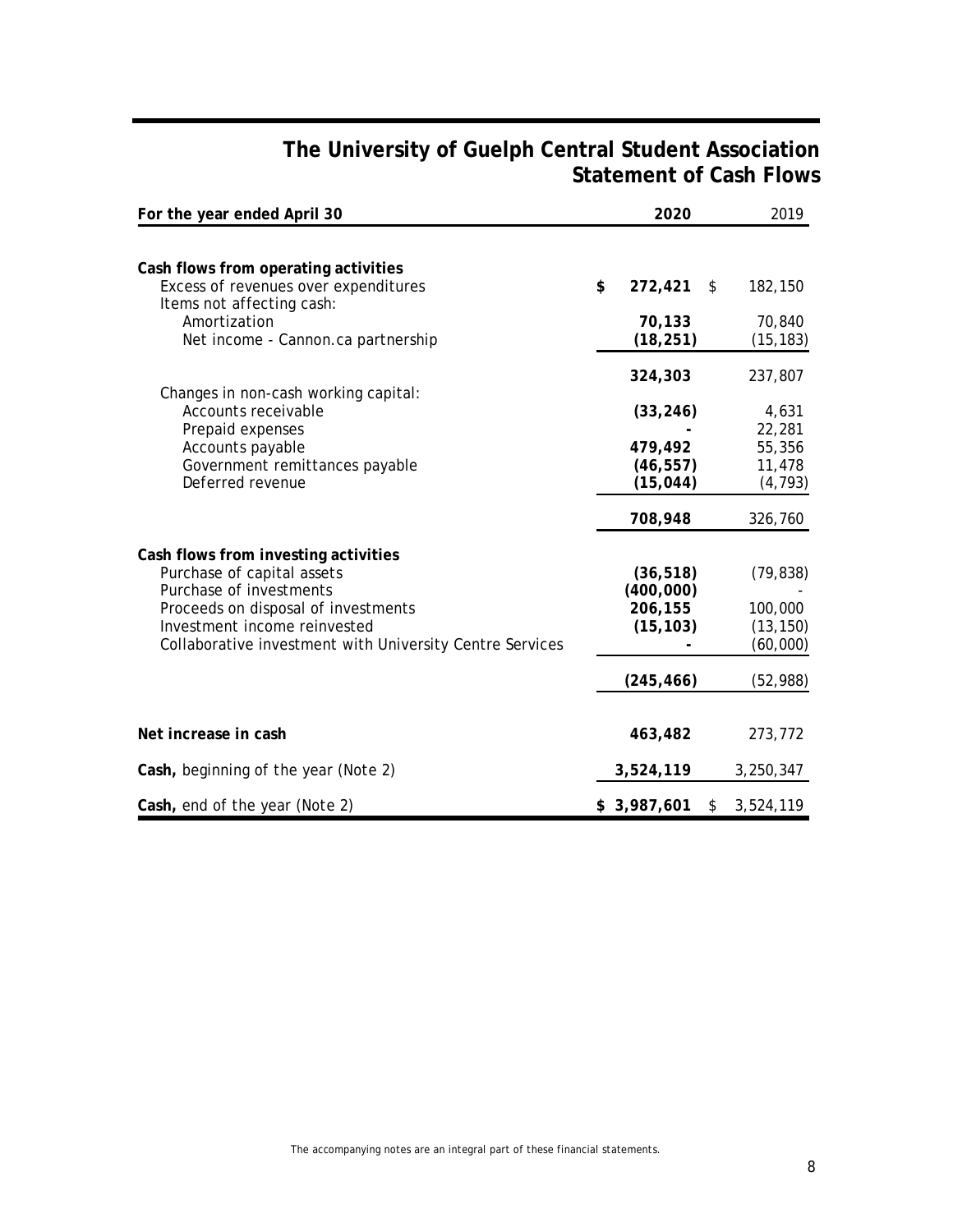**April 30, 2020**

#### **1 . Significant Accounting Policies**

**Nature of Business** The University of Guelph Central Student Association (the "Association") was incorporated without share capital on May 31, 1979, under the laws of Ontario and provides services to the student body of the University of Guelph, on a not-for-profit basis.

> The Association is a non-profit organization and, as such, is exempt from income tax.

- **Basis of Accounting** The financial statements have been prepared using Canadian accounting standards for not-for-profit organizations.
- **Financial Instruments** Financial instruments are recorded at fair value when acquired or issued. All guaranteed investment certificates have been designated to be in the fair value category, with gains and losses reported in operations. All other financial instruments are reported at cost or amortized cost less impairment, if applicable. Financial assets are tested for impairment when changes in circumstances indicate the asset could be impaired. Transaction costs on the acquisition, sale or issue of financial instruments are expensed for those items remeasured at fair value at each statement of financial position date and charged to the financial instrument for those measured at amortized cost.
- **Capital Assets** Capital assets are recorded at cost. Amortization based on the estimated useful life of the asset is calculated as follows:

|                         | Method        | Rate     |
|-------------------------|---------------|----------|
| Furniture and equipment | Straight-line | 10 years |
| Computer equipment      | Straight-line | 5 years  |
| Leasehold improvements  | Straight-line | 12 years |
|                         |               |          |
|                         |               |          |

**Investment in University Centre Services** The investment in University Centre Services is recorded at cost.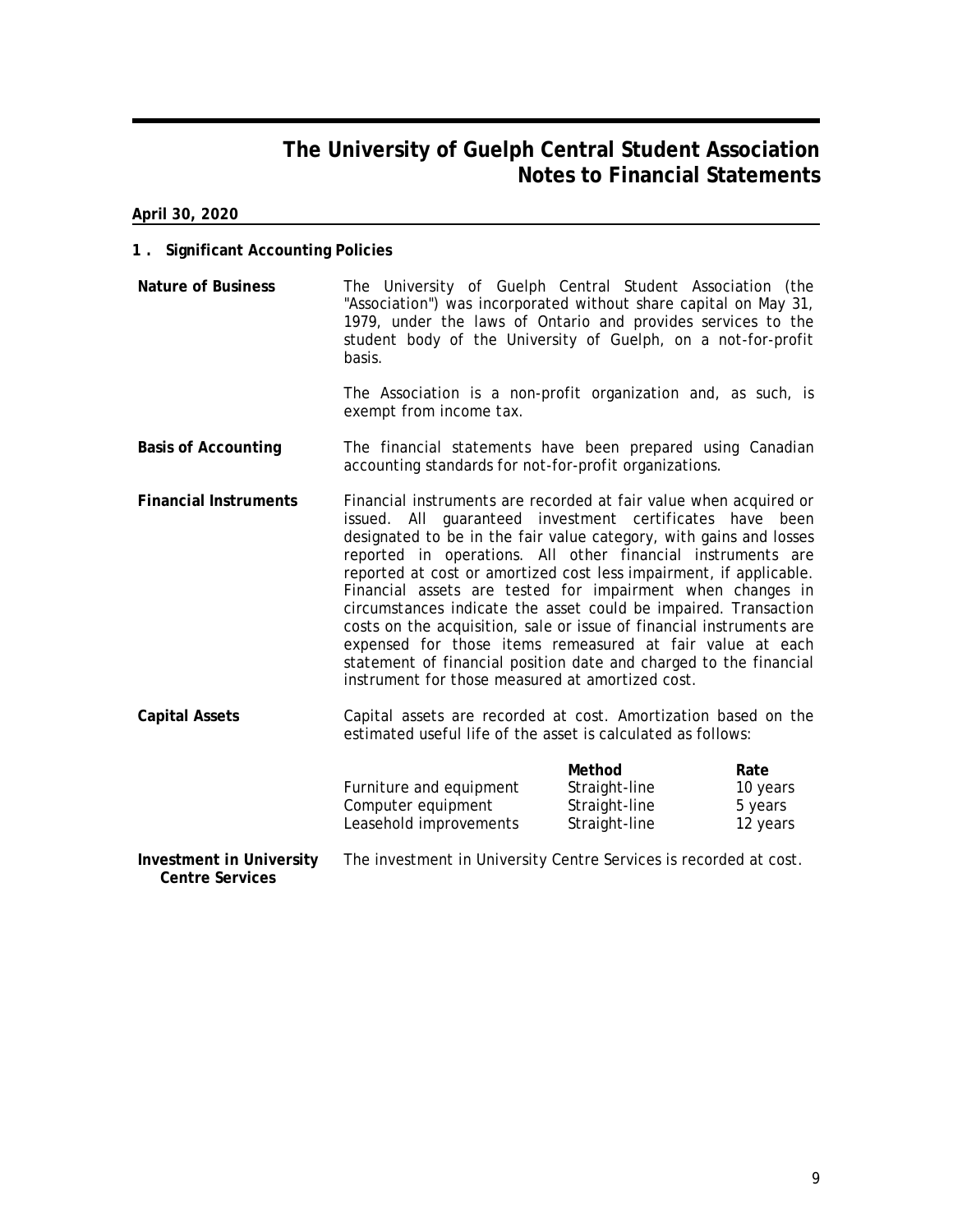**April 30, 2020**

### **1. Significant Accounting Policies (continued)**

| Fund Accounting | The Association follows the restricted fund method of accounting<br>using the following funds:                                                                                                                                                                                                                                                                       |
|-----------------|----------------------------------------------------------------------------------------------------------------------------------------------------------------------------------------------------------------------------------------------------------------------------------------------------------------------------------------------------------------------|
|                 | The Dental Plan Reserve Fund is externally restricted for the<br>purpose of funding the students' dental plan, in the event that<br>the claims exceed the premiums paid. Interest earned on the<br>reserve fund balance and dental plan activity during the year<br>becomes part of the fund. Revenues earned in the fund are<br>generated from student fees.        |
|                 | The Health Plan Reserve Fund is externally restricted for the<br>purpose of funding the students' health plan, in the event that<br>the claims exceed the premiums paid. Interest earned on the<br>reserve fund balance and on the health plan activity during the<br>year becomes part of the fund. Revenues earned in the fund are<br>generated from student fees. |
|                 | The Affordable Housing Reserve Fund is externally restricted for<br>the purpose of upgrading accessibility of housing for students<br>with special needs. Interest earned on the reserve fund balance<br>becomes part of the fund. Revenues earned in the fund are<br>generated from student fees.                                                                   |
|                 | The Late Night Service Reserve Fund is externally restricted for<br>the purpose of providing late night bus services to the students.<br>Revenues earned in the fund are generated from student fees and<br>interest.                                                                                                                                                |
|                 | The Food Bank Reserve Fund is externally restricted for the<br>purpose of purchasing food to be distributed to low income<br>students. Revenues earned in the fund are generated from<br>student fees. Interest earned on the reserve fund balance during<br>the year becomes part of the fund.                                                                      |
|                 | The Menstrual Hygiene Reserve Fund is externally restricted for<br>the purpose of providing hygiene products to students. Revenues<br>earned in the fund are generated from student fees. All funds are<br>included in the operating bank account.                                                                                                                   |
|                 | The Cannon.ca Reserve Fund is externally restricted for the<br>purpose of financing future deficits of the partnership. Revenues<br>earned in the fund are generated from the operation of The<br>Cannon.ca.                                                                                                                                                         |
|                 | The SafeWalk Reserve Fund is externally restricted for the<br>purpose of funding SafeWalk program expenditures. Revenues<br>earned in the fund are generated from student fees. This reserve                                                                                                                                                                         |

was established during the current fiscal year and all funds are

included in the operating bank account.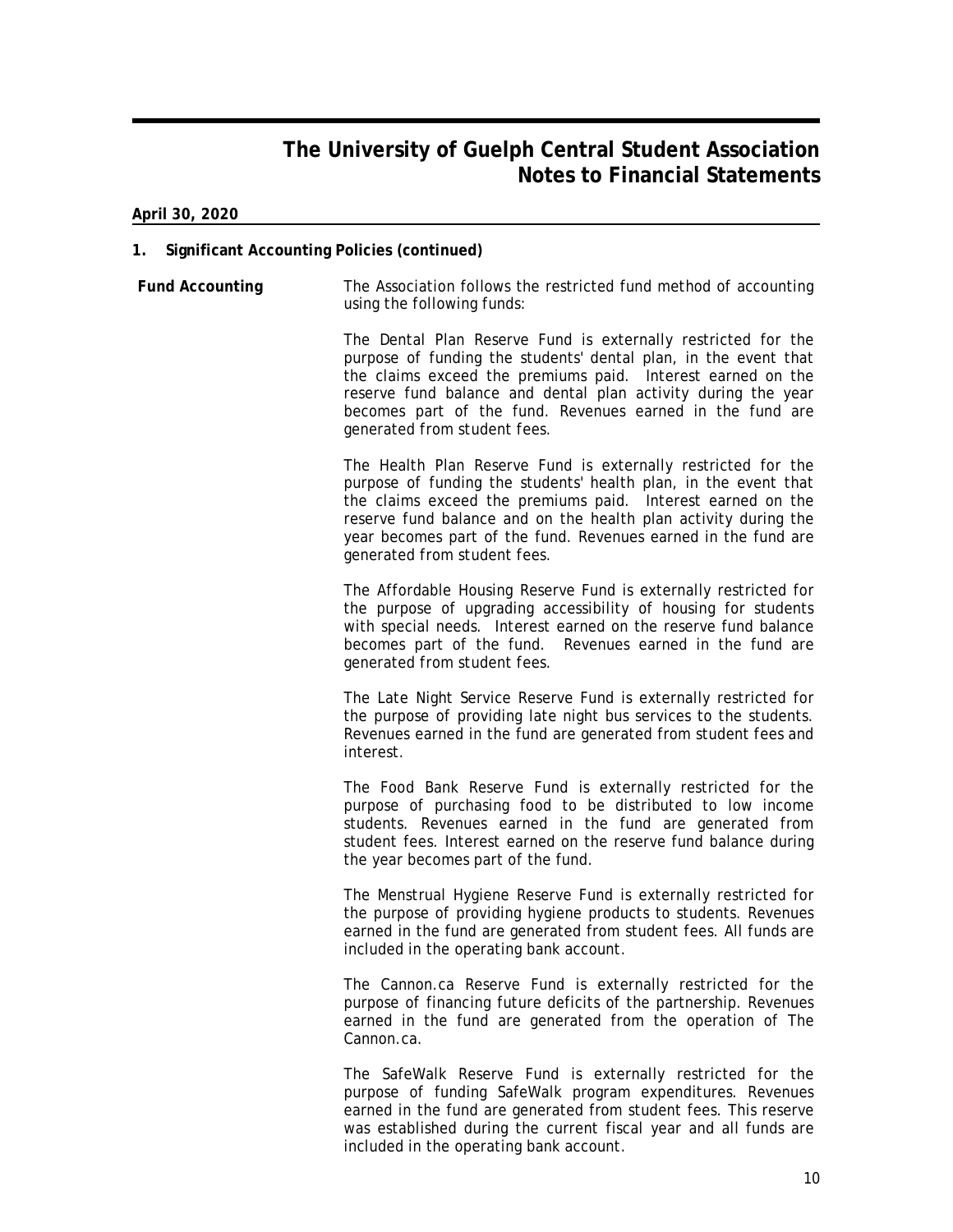**April 30, 2020**

#### **1. Significant Accounting Policies (continued)**

The Bullring Capital Reserve Fund is internally restricted for the purpose of funding capital expenditures. Interest earned on the reserve fund balance during the year becomes part of the fund.

The Live Entertainment Reserve Fund is internally restricted for the purpose of providing events to students. Revenues earned in the fund are generated from student fees and door receipts. All funds are included in the operating bank account.

**Revenue Recognition** The Association follows the restricted fund method of accounting for contributions.

> Restricted amounts are recognized as revenue of the appropriate restricted fund when received or receivable. If no appropriate restricted fund is presented, then the restricted amount is recognized as unrestricted revenue in the year in which the related expenditures are incurred. Unrestricted amounts are recognized as revenue when received or receivable if the amount to be received can be reasonably estimated and collection is reasonably assured.

> The collection and amount of non-academic incidental fees charged to students is regulated by the Ontario Ministry of Training Colleges and Universities through its Ontario Operating Funds Distribution Manual and Compulsory Ancillary Fee Policy Guidelines. Pursuant to these, a change to, or introduction of, a fee must be made in accordance with the Ministry's guidelines and the long-term protocol established between the University and its student government. The agreement between the Association and the University requires a referendum of the student body for significant changes to or the introduction of additional fees.

> Student fees are recognized in the period to which they relate. Sales revenues are recognized when the related goods or services are provided. Grants are recognized when received or receivable, provided that collection is reasonably assured. Interest income is accrued as it is earned.

**Use of Estimates** The preparation of financial statements in accordance with Canadian accounting standards for not-for profit organizations requires management to make estimates and assumptions that affect the reported amounts of assets and liabilities at the date of the financial statements, and the reported amounts of revenues and expenditures during the reporting period. The estimate in these financial statements is the useful lives of capital assets.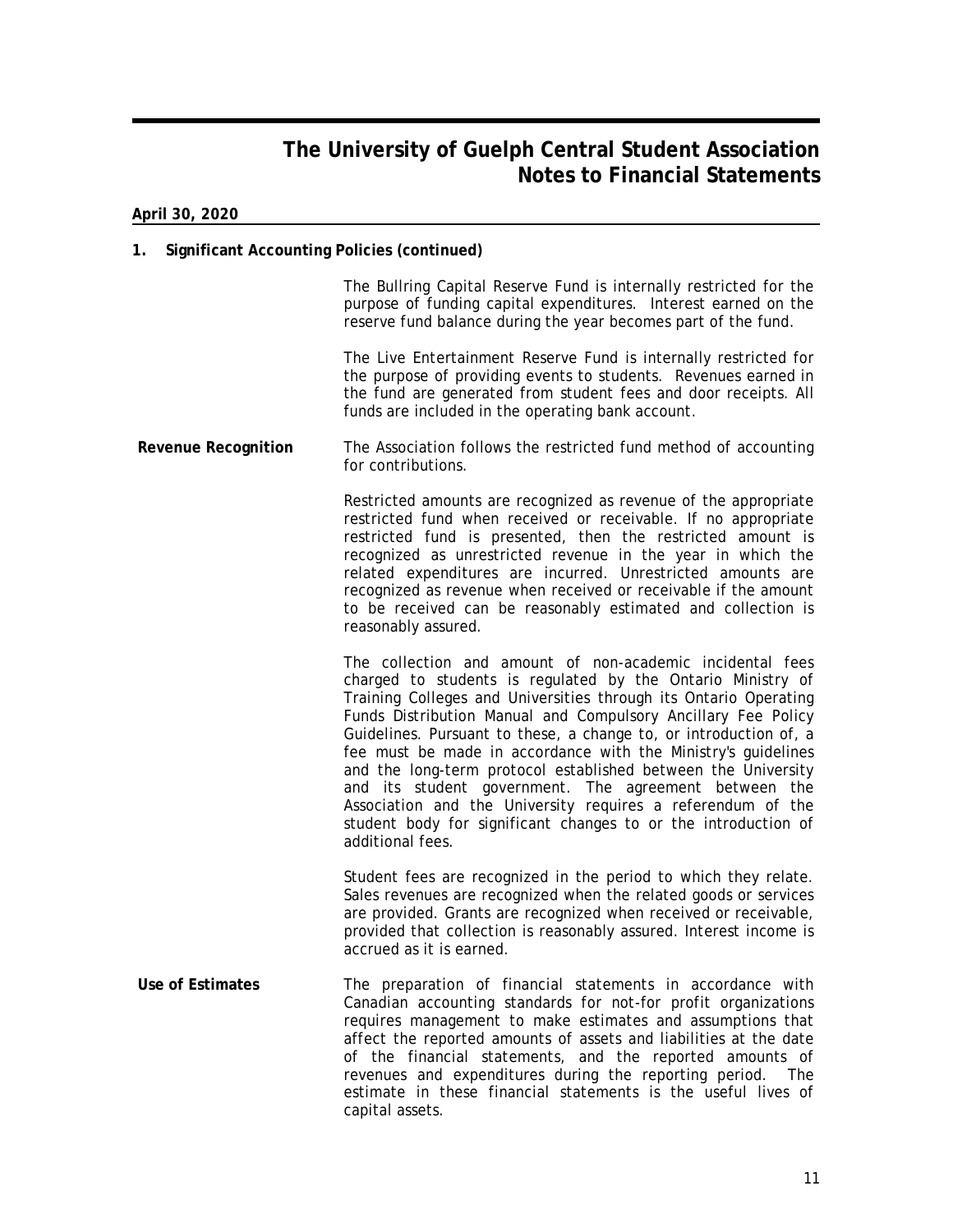**April 30, 2020**

**1. Significant Accounting Policies (continued)**

**Cannon.ca Partnership** The partnership is accounted for by the equity method in the Association's financial statements.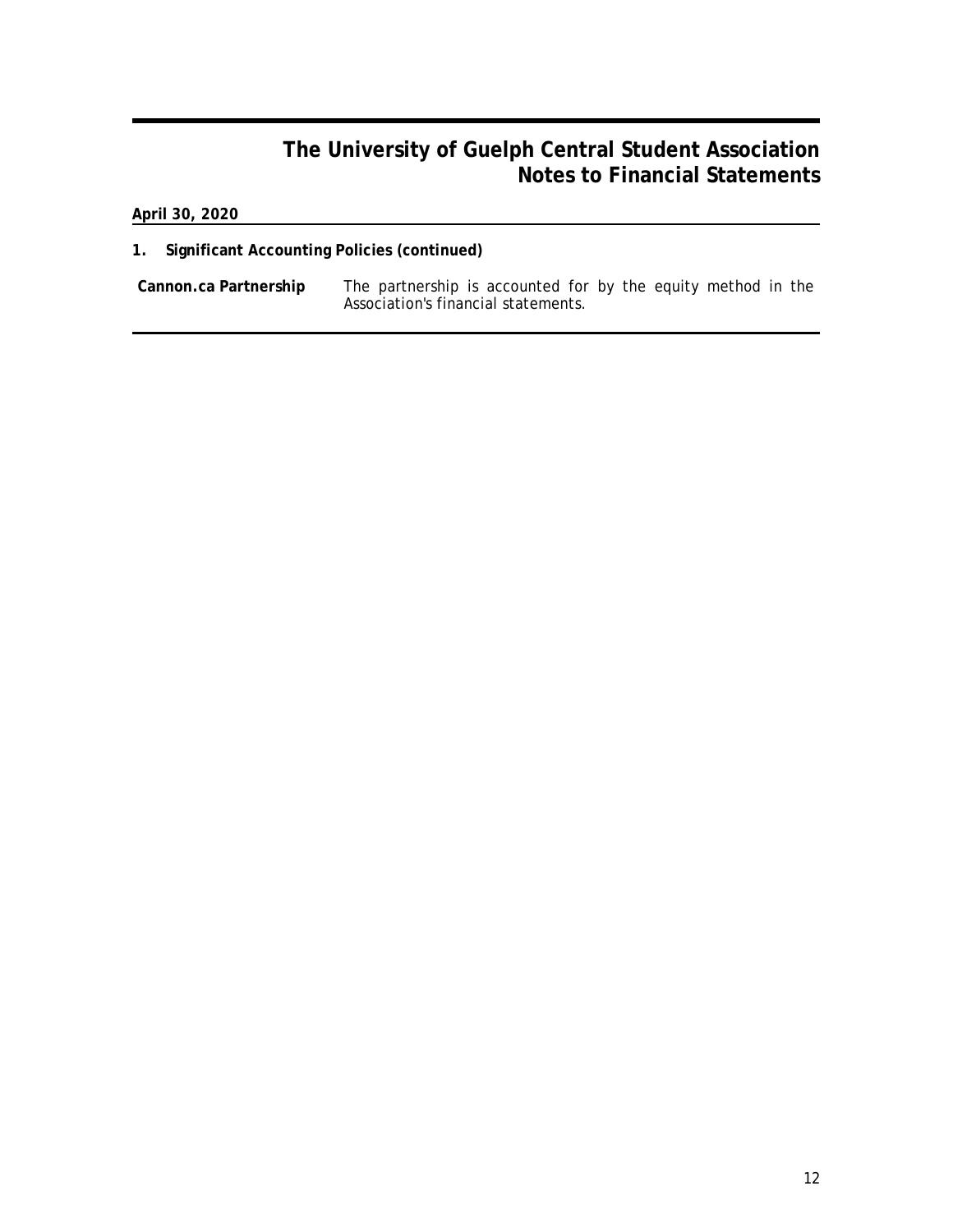#### **April 30, 2020**

### **2. Cash**

The Association's bank accounts are held at one credit union.

|                                                                                                                                                                                                                                                 | 2020                                                                  | 2019 |                                                              |
|-------------------------------------------------------------------------------------------------------------------------------------------------------------------------------------------------------------------------------------------------|-----------------------------------------------------------------------|------|--------------------------------------------------------------|
| Unrestricted<br>Cash                                                                                                                                                                                                                            | $$1,091,155$ \$                                                       |      | 1,088,203                                                    |
| <b>Externally Restricted</b><br>Health plan reserve fund<br>Dental plan reserve fund<br>Affordable housing reserve fund<br>Late night service reserve fund<br>Menstrual hygiene reserve fund<br>Food bank reserve fund<br>SafeWalk reserve fund | 1,646,264<br>862,675<br>72,660<br>54,107<br>51,633<br>18,939<br>5,365 |      | 1,397,144<br>769,768<br>32,841<br>37,438<br>41,451<br>31,520 |
|                                                                                                                                                                                                                                                 | 2,711,643                                                             |      | 2,310,162                                                    |
| <b>Internally Restricted</b><br>Bullring capital reserve fund<br>Live entertainment reserve fund                                                                                                                                                | 127,558<br>57,245                                                     |      | 125,754                                                      |
|                                                                                                                                                                                                                                                 | 184,803                                                               |      | 125,754                                                      |
| Total cash                                                                                                                                                                                                                                      | \$3,987,601                                                           | \$   | 3,524,119                                                    |

The cash balance earns interest at the rate of 0% to 0.75% (2019 - 0% to 1.05%).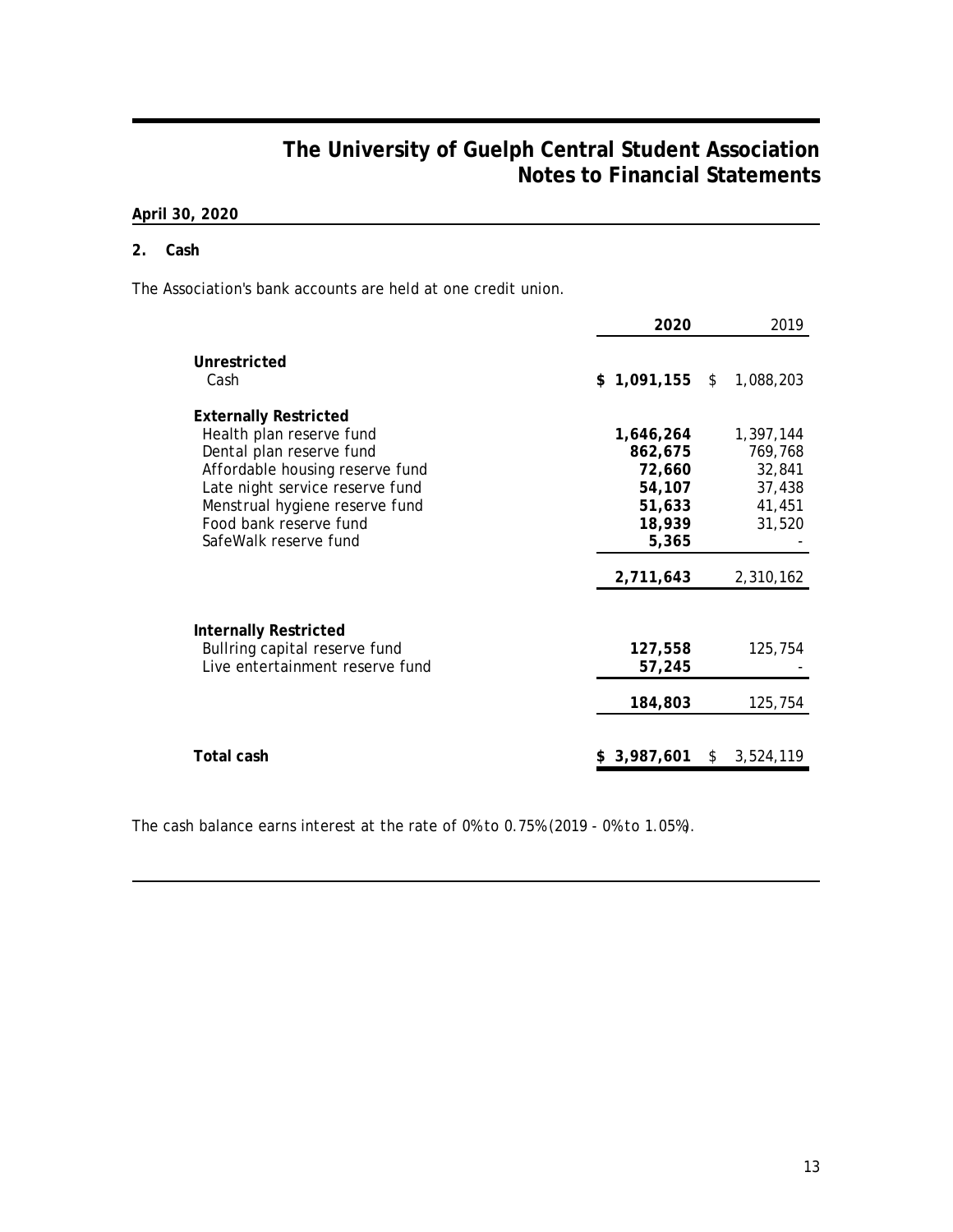#### **April 30, 2020**

#### **3. Short-Term Investments**

|                                                                                                  | 2020               |     | 2019               |
|--------------------------------------------------------------------------------------------------|--------------------|-----|--------------------|
| Unrestricted<br><b>GIC</b>                                                                       | \$<br>60,000       | -\$ |                    |
| <b>Externally Restricted</b><br>Health plan reserve fund - GIC<br>Dental plan reserve fund - GIC | 202,674<br>202,674 |     | 102,450<br>102,450 |
|                                                                                                  | 405,348            |     | 204,900            |
| Total short-term investments                                                                     | 465,348            | \$  | 204,900            |
|                                                                                                  |                    |     |                    |

Short-term investments consist of GICs that earn interest at a rate of 2.00% to 2.50% and mature from March 2021 to April 2021.

#### **4. Long-Term Investments**

|                                                                                                  | 2020               |   | 2019               |
|--------------------------------------------------------------------------------------------------|--------------------|---|--------------------|
|                                                                                                  |                    |   |                    |
| Unrestricted<br>GIC.                                                                             | \$                 | S | 60,000             |
| <b>Externally Restricted</b><br>Health plan reserve fund - GIC<br>Dental plan reserve fund - GIC | 211,167<br>105,583 |   | 205,500<br>102,750 |
|                                                                                                  | 316,750            |   | 308,250            |
|                                                                                                  |                    |   |                    |
| Total long-term investments                                                                      | \$<br>316,750      | S | 368,250            |

Long-term investments consist of GICs that earn interest at a rate of 2.75% and mature in April 2023.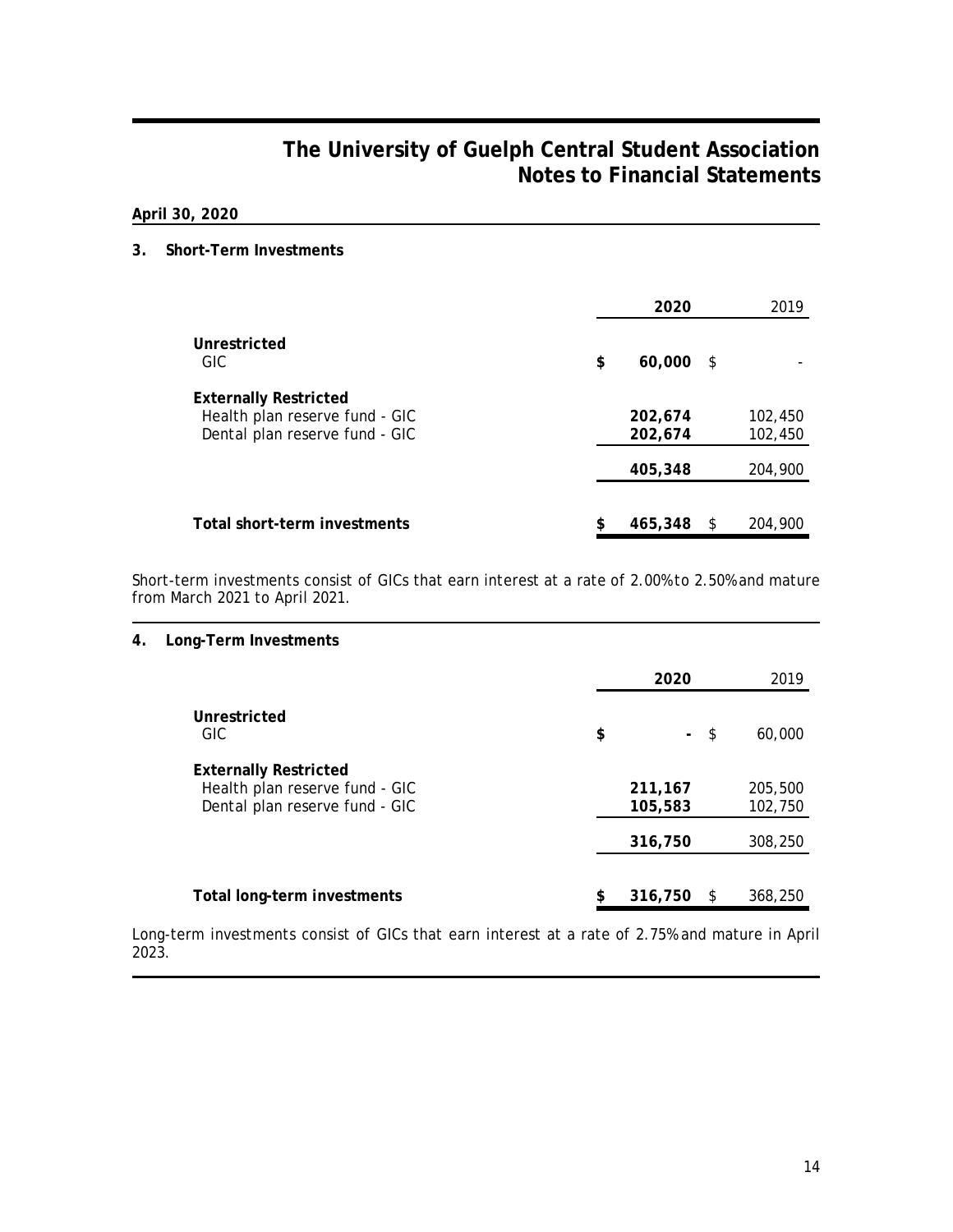**April 30, 2020**

#### **5. Investment in University Centre Services**

In 2019, the Association entered into an agreement with the University Centre Services to provide an investment of \$60,000 for a student-focused lounge space and digital signage partnership. This investment provides the Association with non-financial benefits including contribution acknowledgement, priority service bookings, priority programming, and decisionmaking involvement. During the year, \$11,250 (2019 - \$5,000) was received as a return on this investment. To date, \$16,250 has been received as a return on this investment.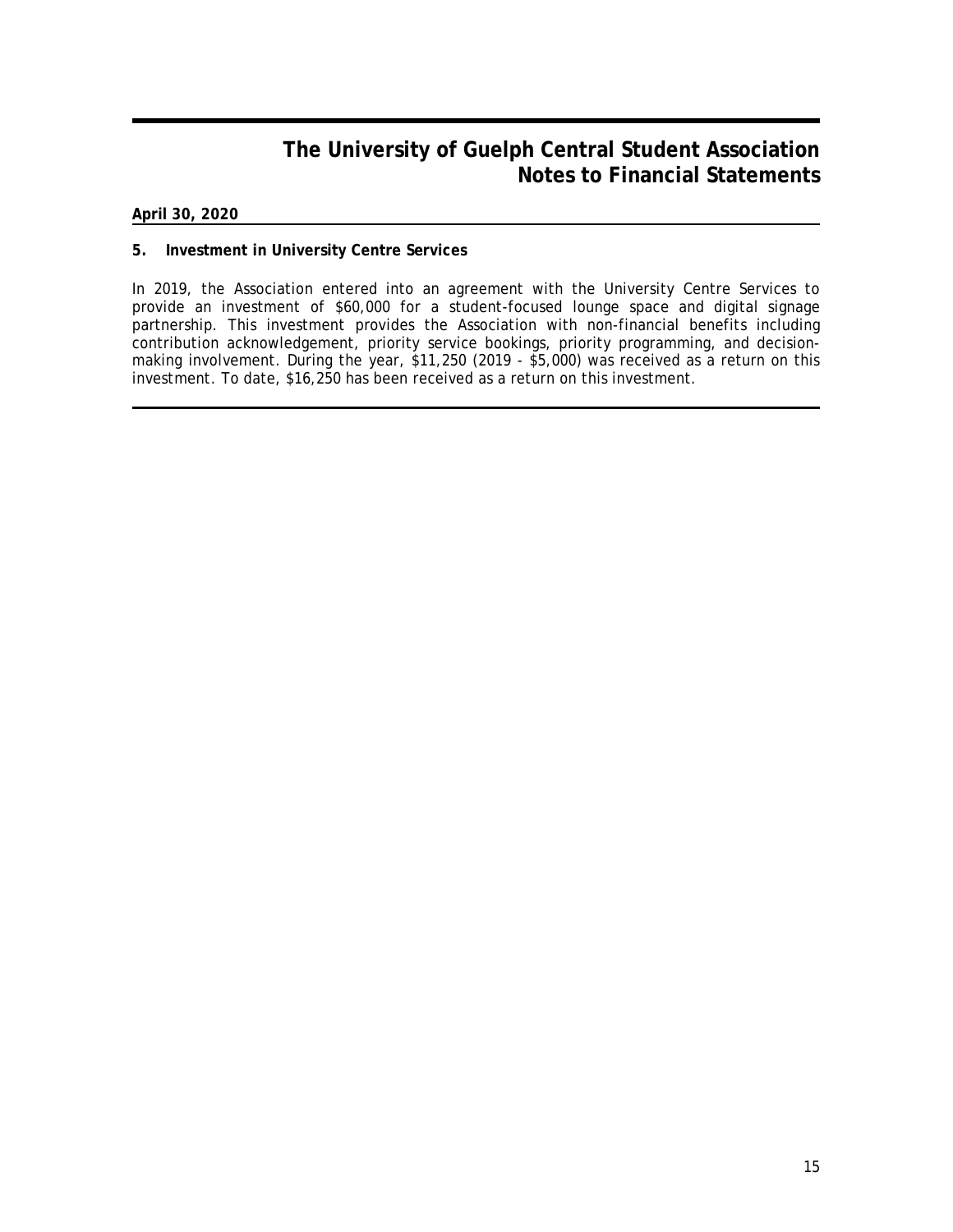**April 30, 2020**

#### **6. Investment in Cannon.ca Partnership**

The Association has entered into a partnership agreement with the Guelph Campus Co-operative whereby the yearly income or loss of the Cannon.ca is to be divided equally amongst the two partners.

The Cannon.ca is a website for the purpose of providing students at the University of Guelph a place they can buy and sell used textbooks, along with providing a forum for other university issues.

The Association's portion of the net income of Cannon.ca from inception to April 30, 2020 is included in a reserve account, externally restricted for the purpose of financing future deficits of the partnership.

Financial summaries of the Cannon.ca as at April 30, 2020 and 2019 and for the years then ended are as follows:

**Financial Position**

|                                   |                | 2020     | 2019          |
|-----------------------------------|----------------|----------|---------------|
| Assets                            | \$             | 126,001  | \$<br>100,241 |
| Liabilities                       |                | (1,684)  | (12, 427)     |
| Equity                            |                | 124,317  | 87,814        |
| Association's share               | S              | 63,083   | \$<br>44,832  |
|                                   |                |          |               |
| Results of Operations             |                |          |               |
|                                   |                | 2020     | 2019          |
| Total revenues                    | $\mathfrak{L}$ | 45,746   | \$<br>53,578  |
| Total expenditures                |                | (9, 243) | (23,211)      |
| Net income                        |                | 36,503   | 30,367        |
| Association's share               |                | 18,251   | \$<br>15,184  |
|                                   |                |          |               |
| Cash Flows                        |                |          |               |
|                                   |                | 2020     | 2019          |
| Cash from operations              | $\mathfrak{L}$ | 25,760   | \$<br>39,523  |
| Cash used in financing activities |                |          |               |
| Cash used in investing activities |                |          |               |
| Increase in cash                  | \$.            | 25,760   | \$<br>39,523  |
|                                   |                |          |               |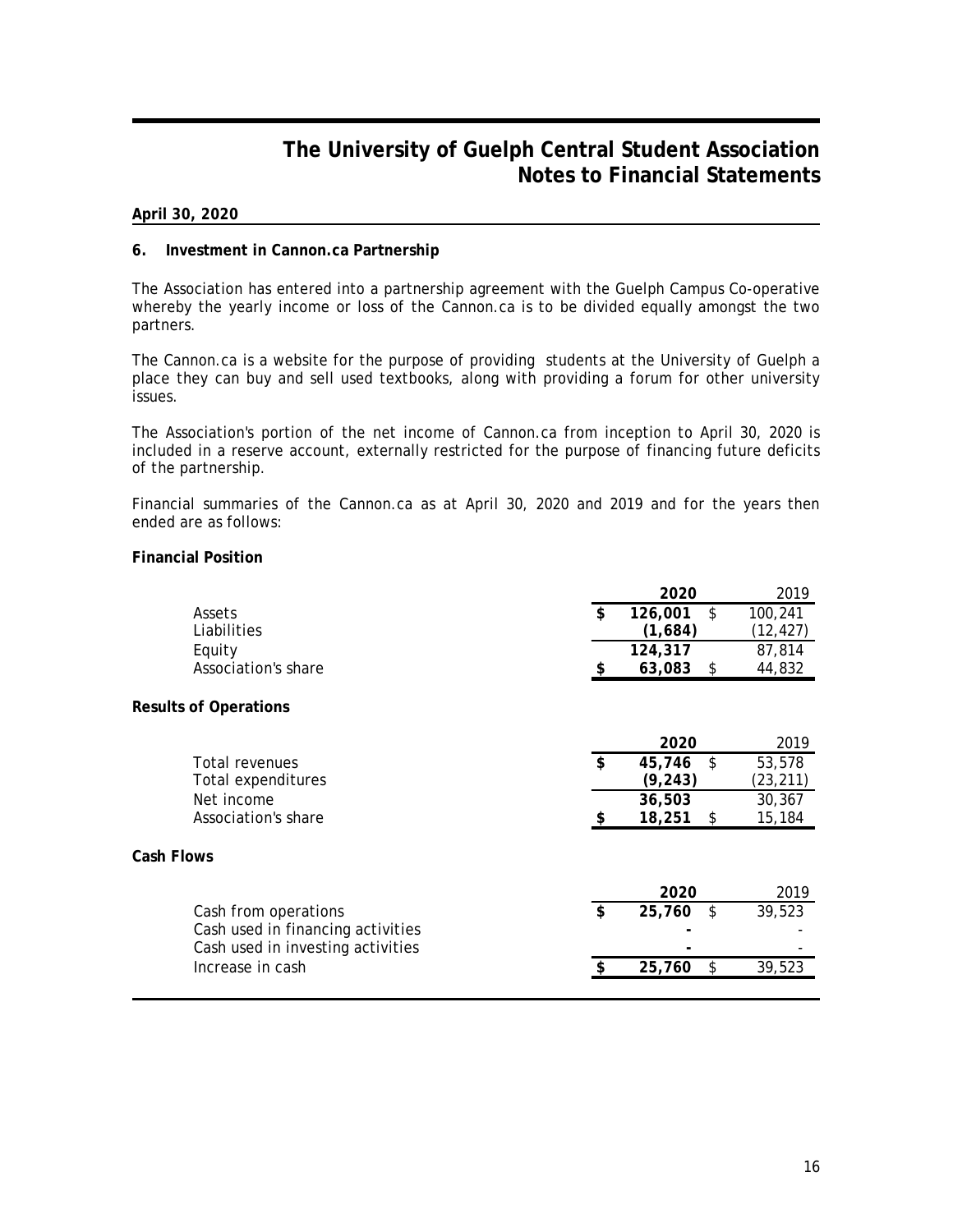### **April 30, 2020**

### **7. Capital Assets**

|                                                               |                         | 2020 |                             | 2019 |                   |    |                             |
|---------------------------------------------------------------|-------------------------|------|-----------------------------|------|-------------------|----|-----------------------------|
|                                                               | Cost                    |      | Accumulated<br>Amortization |      | Cost              |    | Accumulated<br>Amortization |
| Furniture and<br>equipment<br>Computer equipment<br>Leasehold | \$<br>227,692<br>30,115 | - \$ | 133,347<br>15,620           | \$   | 247,253<br>36,191 | -S | 140,418<br>17,263           |
| improvements                                                  | 420,769                 |      | 138,693                     |      | 396.119           |    | 97.351                      |
|                                                               | 678.576                 |      | 287.660                     |      | 679,563           |    | 255,032                     |
|                                                               |                         | \$   | 390,916                     |      |                   | \$ | 424,531                     |

During the year, amortization of \$70,133 (2019- \$70,840) was recorded on capital assets.

### **8. Accounts Payable**

|                                            | 2020                                 | 2019                         |
|--------------------------------------------|--------------------------------------|------------------------------|
| Health plan<br>Dental plan<br>Unrestricted | $$1,206,726$ \$<br>810,508<br>80,548 | 911,465<br>651,756<br>55,069 |
|                                            | $$2,097,782$ $$1,618,290$            |                              |
|                                            |                                      |                              |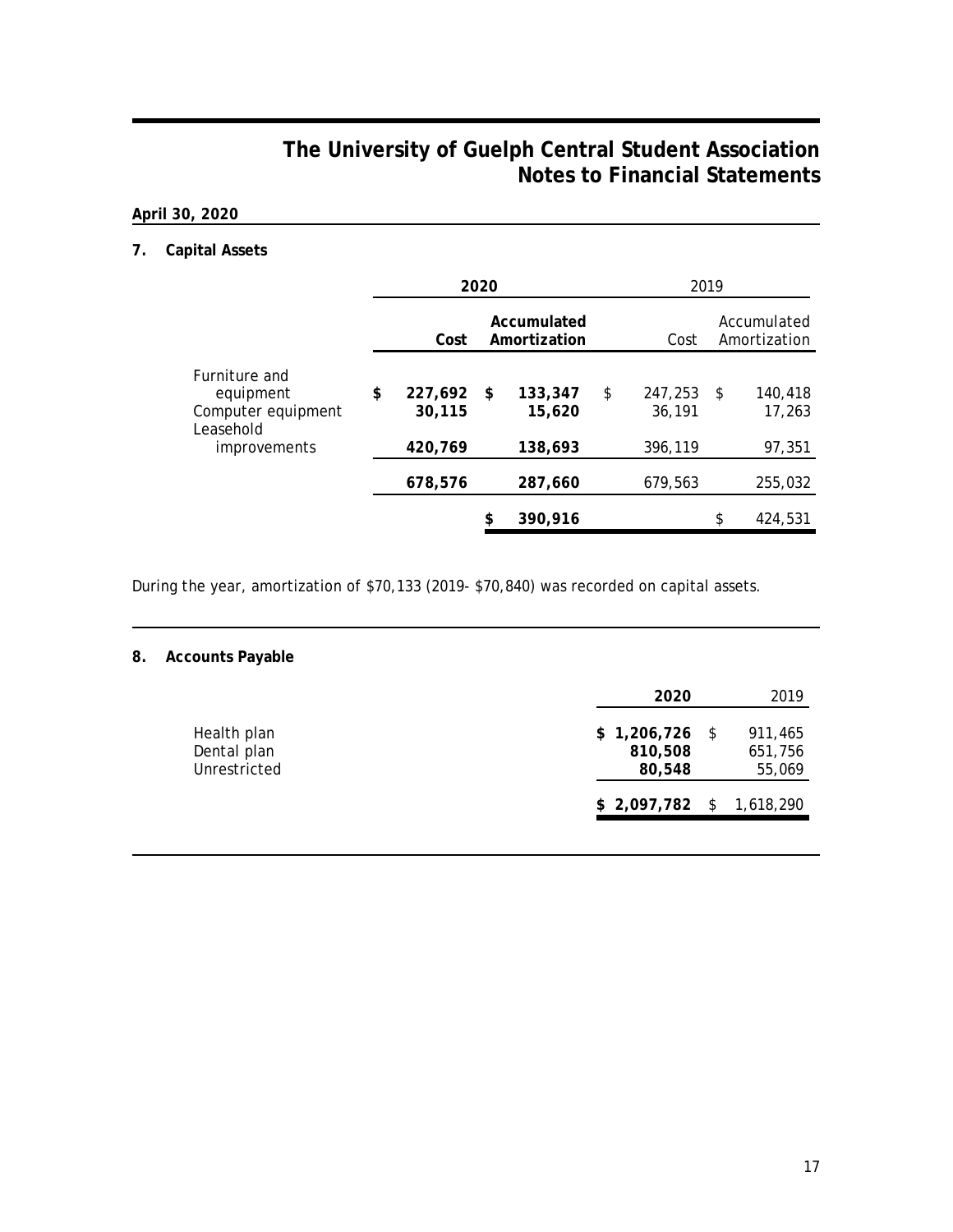#### **April 30, 2020**

#### **9. Dental Plan and Dental Plan Reserve Fund**

The Dental Plan Reserve Fund is externally restricted for the purpose of funding the students' dental plan, in the event that the claims exceed the premiums paid. Interest earned on the reserve fund balance and dental plan activity during the year becomes part of the fund. Revenues earned in the fund are generated from student fees.

|                                                                                | 2020                                                 | 2019                                        |
|--------------------------------------------------------------------------------|------------------------------------------------------|---------------------------------------------|
| Savings<br>Short-term investments<br>Long-term investments<br>Accounts payable | \$<br>862.675 \$<br>202,674<br>105,583<br>(810, 508) | 769.768<br>102,450<br>102,750<br>(651, 756) |
|                                                                                | 360.424                                              | 323,212                                     |

#### **10. Health Plan and Health Plan Reserve Fund**

The Health Plan Reserve Fund is externally restricted for the purpose of funding the students' health plan, in the event that the claims exceed the premiums paid. Interest earned on the reserve fund balance and on the health plan activity during the year becomes part of the fund. Revenues earned in the fund are generated from student fees.

|                                                                                | 2020                                                   | 2019                                          |
|--------------------------------------------------------------------------------|--------------------------------------------------------|-----------------------------------------------|
| Savings<br>Long-term investments<br>Short-term investments<br>Accounts payable | $$1,646,264$ \$<br>211,167<br>202.674<br>(1, 206, 726) | 1,397,144<br>205,500<br>102,450<br>(911, 465) |
|                                                                                | 853,379                                                | 793.629                                       |

Included in savings is \$24,000 (2019 - \$24,000) due from operations.

#### **11. Affordable Housing Reserve Fund**

The Affordable Housing Reserve Fund is externally restricted for the purpose of upgrading accessibility of housing for students with special needs. Interest earned on the reserve fund balance becomes part of the fund. Revenues earned in the fund are generated from student fees.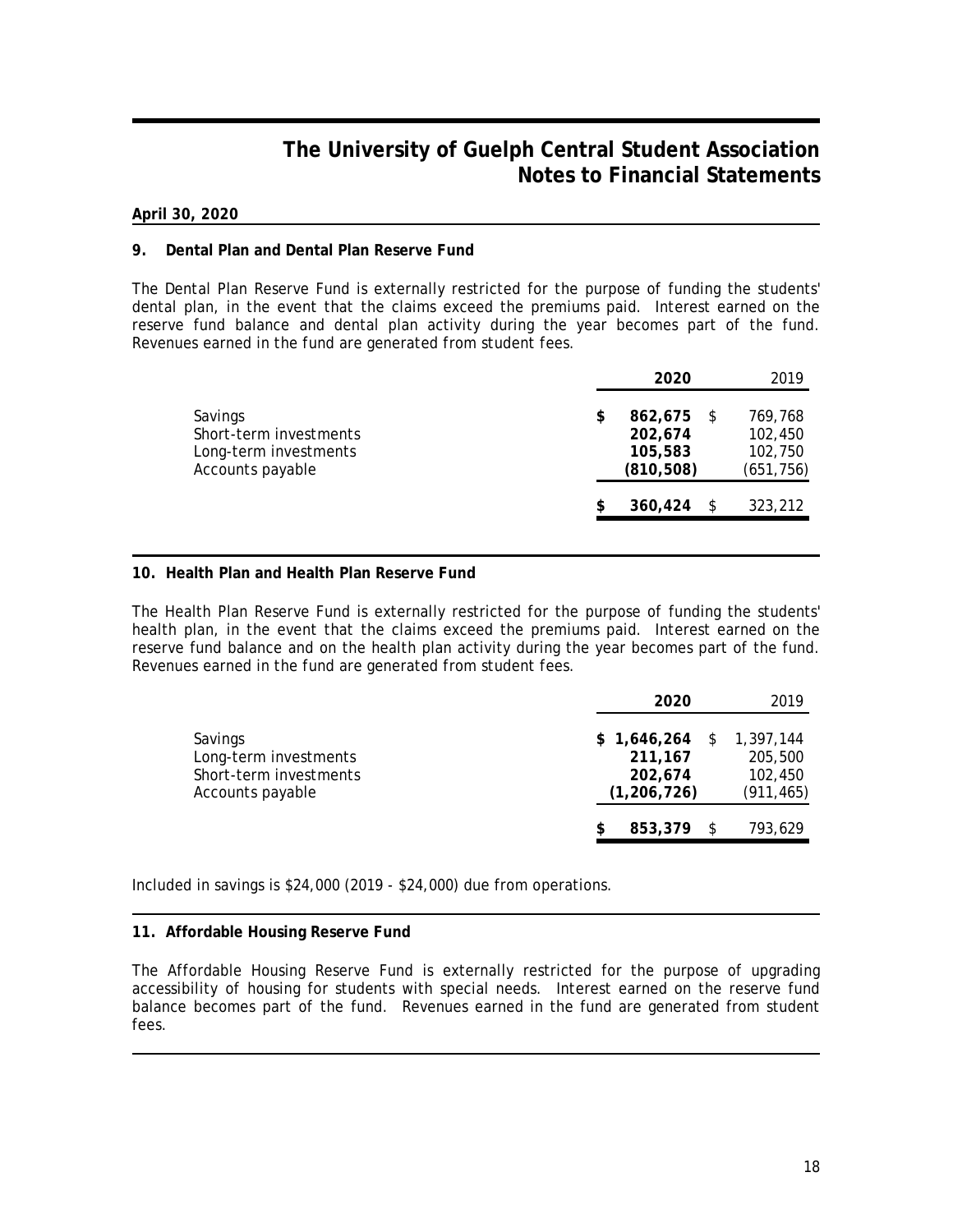#### **April 30, 2020**

**12. Late Night Service Reserve Fund**

The Late Night Service Reserve Fund is externally restricted for the purpose of providing late night bus services to the students. Interest earned on the reserve fund balance becomes part of the fund. Revenues earned in the fund are generated from student fees and interest.

Included in savings is \$16,216 (2019 - \$3,599) due from operations.

**13. Food Bank Reserve Fund**

The Food Bank Reserve Fund is externally restricted for the purpose of purchasing food to be distributed to low income students. Revenues earned in the fund are generated from student fees. Interest earned on the reserve fund balance during the year becomes part of the fund.

**14. Menstrual Hygiene Initiative Reserve Fund**

The Menstrual Hygiene Reserve Fund is externally restricted for the purpose of providing hygiene products to students. Revenues earned in the fund are generated from student fees.

#### **15. SafeWalk Reserve Fund**

The SafeWalk Reserve Fund is externally restricted for the purpose of funding SafeWalk program expenditures. Revenues earned in the fund are generated from student fees. This reserve was established during the current fiscal year and all funds are included in the operating bank account.

**16. Bullring Capital Reserve Fund**

The Bullring Capital Reserve Fund is internally restricted for the purpose of funding capital expenditures. Interest earned on the reserve fund balance during the year becomes part of the fund.

**17. Live Entertainment Reserve Fund**

The Live Entertainment Reserve Fund is internally restricted for the purpose of providing events to students. Revenues earned in the fund are generated from student fees and door receipts. All funds are included in the operating bank account.

#### **18. Internal Transfer**

Each year the surplus (deficit) of live entertainment and films (including the purchase of equipment) is internally transferred from operations to the live entertainment reserve. During the year, a deficit of \$8,961 (2019 - \$26,882 surplus) was transferred.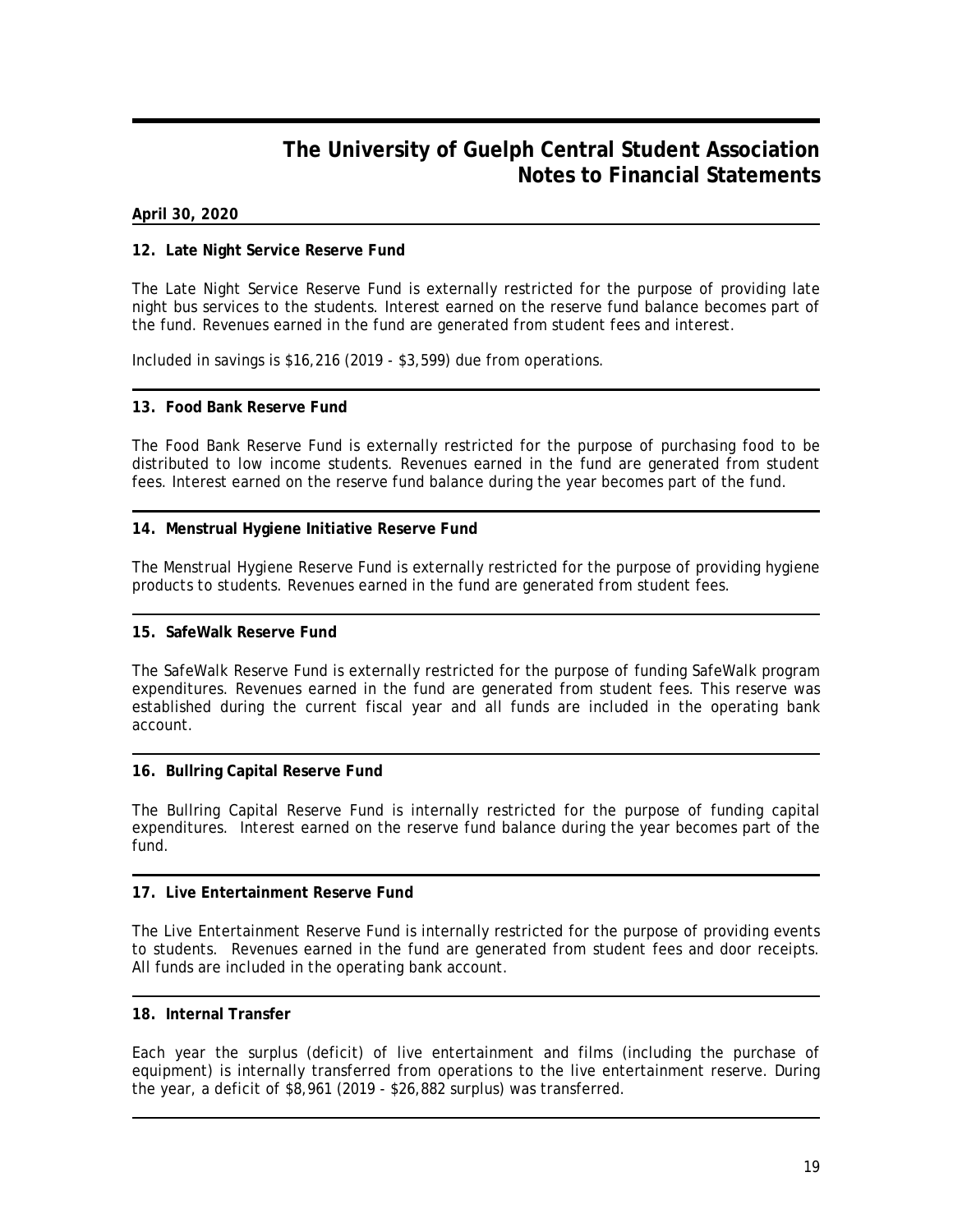#### **April 30, 2020**

#### **19. Source of Funds**

The Association receives all of its student fees from the University of Guelph. These fees are essential to the continuing operation of the Association.

#### **20. Obligation Under Operating Lease**

Future minimum lease payments committed under an operating lease for the Association's photocopier consist of the following:

| 2021<br>2022 | \$<br>10,406<br>10,406 |
|--------------|------------------------|
| 2023         | 10,406                 |
| 2024         | 10,406                 |
| 2025         | 5,203                  |
|              |                        |
|              | \$<br>46,827           |
|              |                        |

#### **21. Financial Instruments**

On March 11, 2020, the World Health Organization declared the outbreak of the coronavirus (COVID-19) pandemic resulting in economic uncertainties impacting the Association's risks. At this time, the full potential impact of COVID-19 on the Association is not known.

#### **Credit risk**

Credit risk is the risk that one party to a financial instrument will cause a financial loss for the other party by failing to discharge an obligation. The Association is exposed to credit risk resulting from the possibility that a customer or counterparty to a financial instrument defaults on their financial obligations. The financial instruments that are exposed to credit risk relate primarily to cash, investments, and accounts receivable. The credit risk related to the Association's cash, investments and accounts receivable has increased due to the impact of COVID-19, which could lead to potential losses.

#### **Interest rate risk**

Interest rate risk is the risk that the fair value or future cash flows of a financial instrument will fluctuate because of changes in market interest rates. The Association is exposed to interest rate risk through interest earned on its savings accounts and its guaranteed investments certificates. The interest rate risk related to the Association's interest earned has increased due to the impact of COVID-19, which could lead to declines in investment income.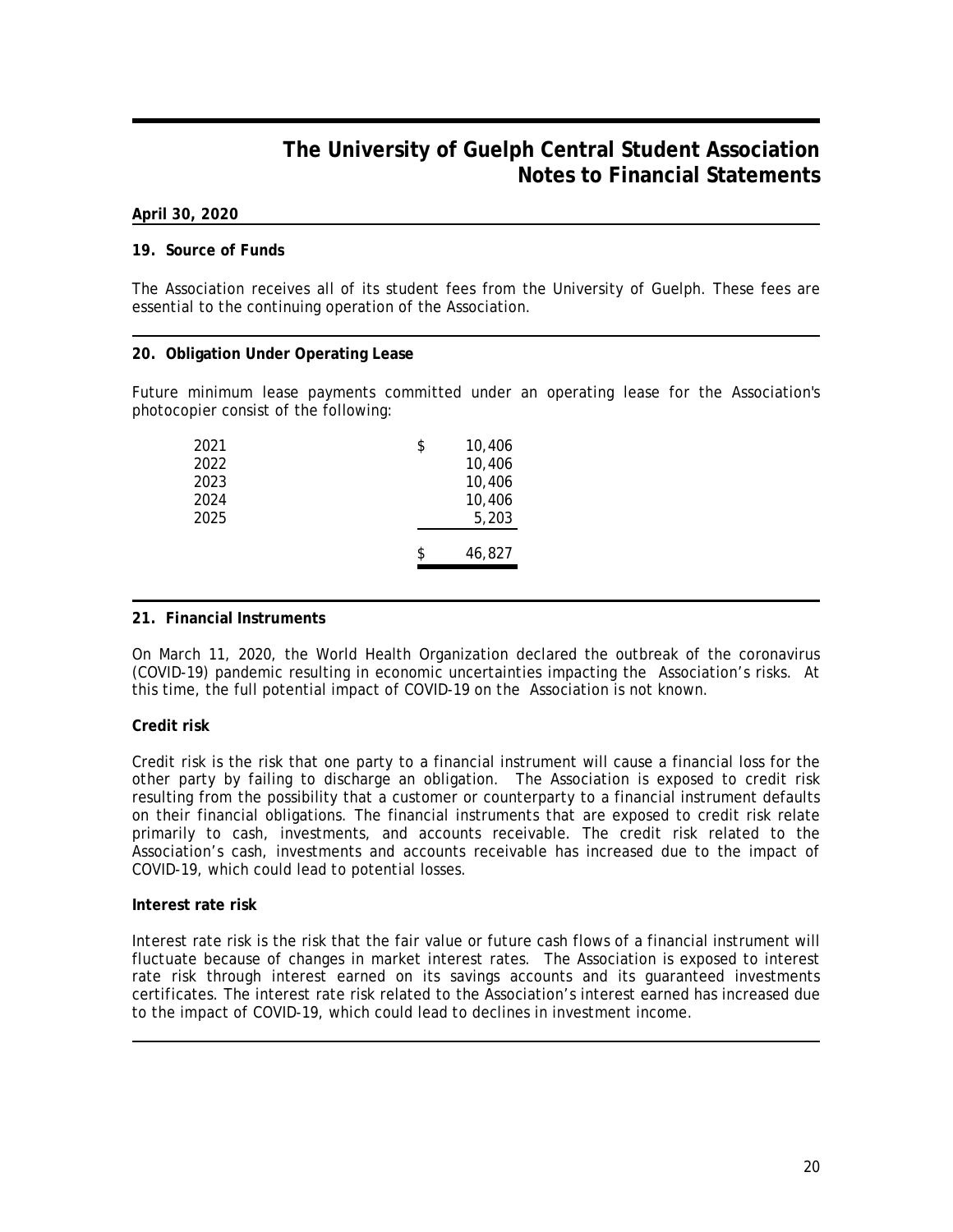#### **April 30, 2020**

#### **22. Budget Information**

The budget figures presented for comparison purposes are unaudited and have been derived from the budget approved by the Board of Directors.

**23. Material Uncertainty - COVID-19**

On March 11 2020, the World Health Organization characterized the outbreak of COVID-19 as a pandemic which has resulted in a series of public health and emergency measures that have been put in place to combat the spread of the virus. The Association has been able to continue modified operations during this time period. However, the duration and impact of COVID-19 is unknown at this time and it is not possible to reliably estimate the impact that the length and severity of these developments will have on the financial results and condition of the Association in future periods.

#### **24. Comparative Amounts**

Certain comparative amounts have been reclassified to conform with the current year's presentation.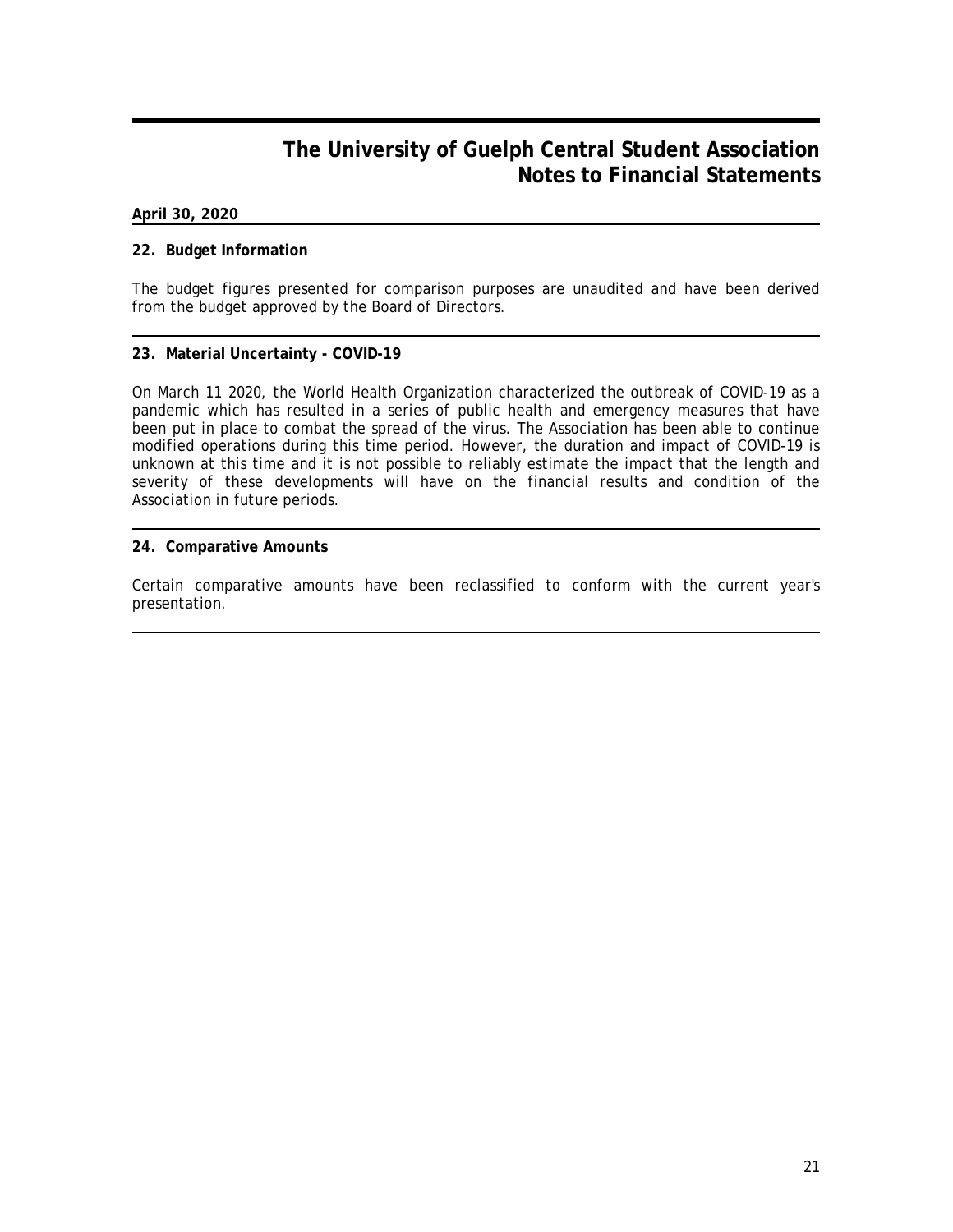### **The University of Guelph Central Student Association Schedule of Council - General**

|                                                              | 2020<br><b>Budget</b>     | 2020                            |     | 2019                      |
|--------------------------------------------------------------|---------------------------|---------------------------------|-----|---------------------------|
| For the year ended April 30                                  | (unaudited)               | Actual                          |     | Actual                    |
| Revenues                                                     | \$                        |                                 |     |                           |
| Student fees<br>Survival guide<br>Entertainment student fees | 60,800<br>51,050<br>6,750 | \$<br>60,800<br>52,506<br>6,750 | \$  | 64,250<br>48,220<br>7,270 |
|                                                              | 118,600                   | 120,056                         |     | 119,740                   |
| Expenditures                                                 |                           |                                 |     |                           |
| Amortization                                                 |                           | 70,133                          |     | 70,840                    |
| Survival guide                                               | 51,050                    | 53,480                          |     | 55,216                    |
| Elections                                                    | 14,500                    | 12,306                          |     | 11,002                    |
| Grants - fall                                                | 9,000                     | 8,725                           |     | 5,960                     |
| Grants - College Royal                                       | 6,750                     | 6,750                           |     | 6,595                     |
| Board appreciation/training                                  | 8,000                     | 4,981                           |     | 6,498                     |
| Grants - CSA food bank support                               | 4,000                     | 4,000                           |     |                           |
| Annual general meeting                                       | 7,000                     | 3,629                           |     | 4,225                     |
| Executive discretionary food                                 | 3,000                     | 3,000                           |     | 243                       |
| Honouraria                                                   | 4,000                     | 2,619                           |     | 3,155                     |
| Student Alliance - investigative travel                      | 2,300                     | 2,249                           |     | 5,436                     |
| Executive visioning<br>Travel and conferences                | 4,000<br>1,200            | 738<br>668                      |     | 1,412<br>1,194            |
| Grants - Move Out Madness                                    | 500                       | 500                             |     | 500                       |
| SLIC registration fee                                        | 1,500                     | 276                             |     | 375                       |
| Photocopying                                                 | 1,200                     | 251                             |     | 666                       |
| Supplies                                                     | 600                       | 57                              |     | 294                       |
| Grants - summer                                              |                           |                                 |     | 700                       |
| Grants - winter                                              |                           |                                 |     | 7,205                     |
|                                                              | 118,600                   | 174,362                         |     | 181,516                   |
| Net expenditures                                             | \$                        | \$<br>(54, 306)                 | -\$ | (61, 776)                 |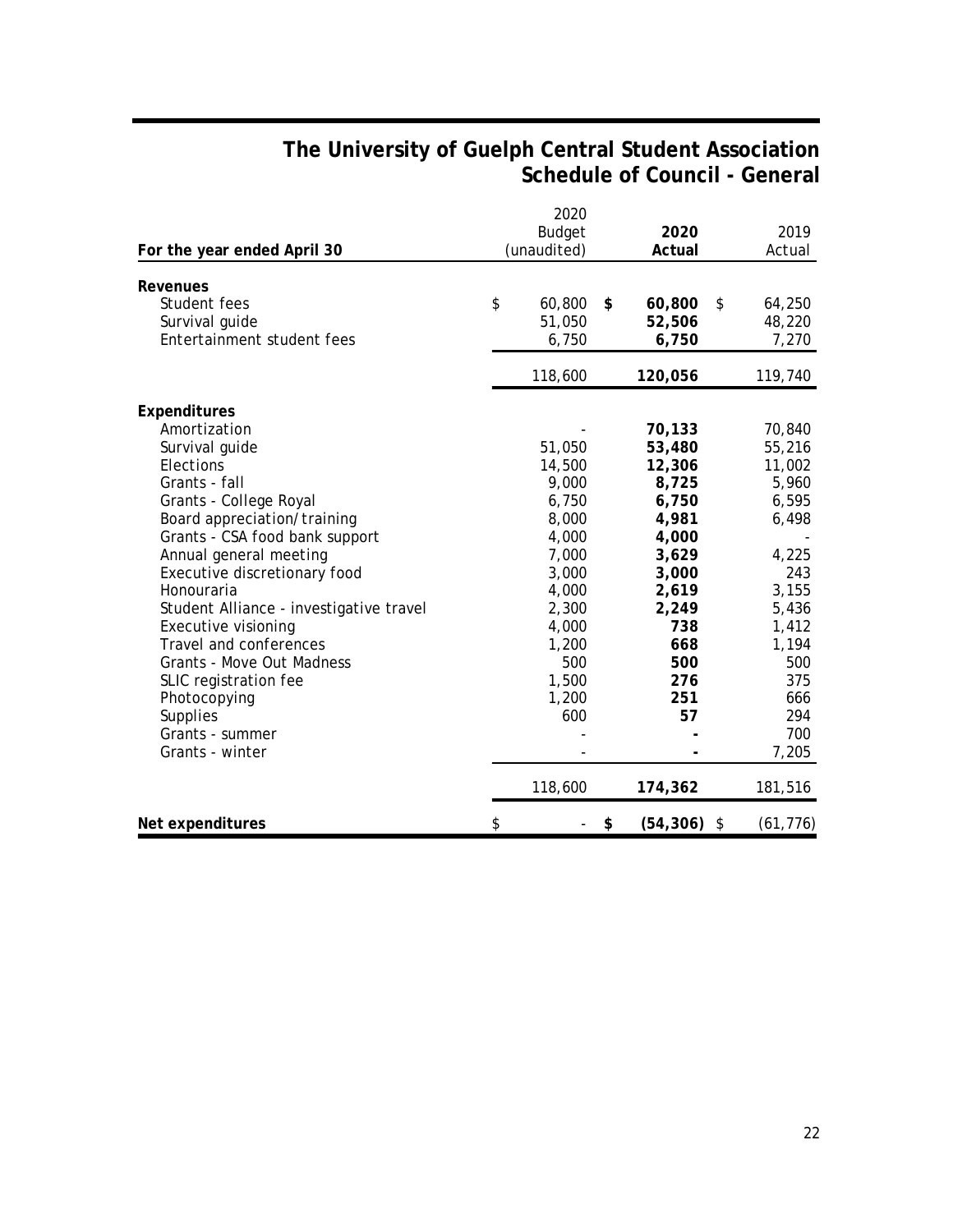### **The University of Guelph Central Student Association Schedule of Academic Commissioner**

| For the year ended April 30                                                                                                                                                                         |    | 2020<br>Budget<br>(unaudited)                                        |    |                                                            | 2019<br>Actual                                               |
|-----------------------------------------------------------------------------------------------------------------------------------------------------------------------------------------------------|----|----------------------------------------------------------------------|----|------------------------------------------------------------|--------------------------------------------------------------|
| Revenues<br>Student fees<br>Student health plan reserve support<br>Bullring promotional support                                                                                                     | \$ | 39,300<br>3,500<br>500                                               | \$ | 39,300<br>2,819<br>500                                     | \$<br>42,660<br>1,586<br>500                                 |
|                                                                                                                                                                                                     |    | 43,300                                                               |    | 42,619                                                     | 44,746                                                       |
| Expenditures<br>Salaries<br>Employee benefits<br>Student memorial fund<br>Student artwork<br>Campaigns<br>Photocopying<br><b>Supplies</b><br>Advertising and promotion<br>Teaching excellence award |    | 32,765<br>4,225<br>3,500<br>1,100<br>700<br>200<br>240<br>270<br>300 |    | 34,754<br>4,375<br>2,819<br>1,063<br>246<br>96<br>73<br>56 | 36,219<br>4,262<br>1,586<br>1,073<br>180<br>233<br>121<br>46 |
|                                                                                                                                                                                                     |    | 43,300                                                               |    | 43,482                                                     | 43,720                                                       |
| Net revenues (expenditures)                                                                                                                                                                         | \$ |                                                                      | \$ | (863)                                                      | \$<br>1,026                                                  |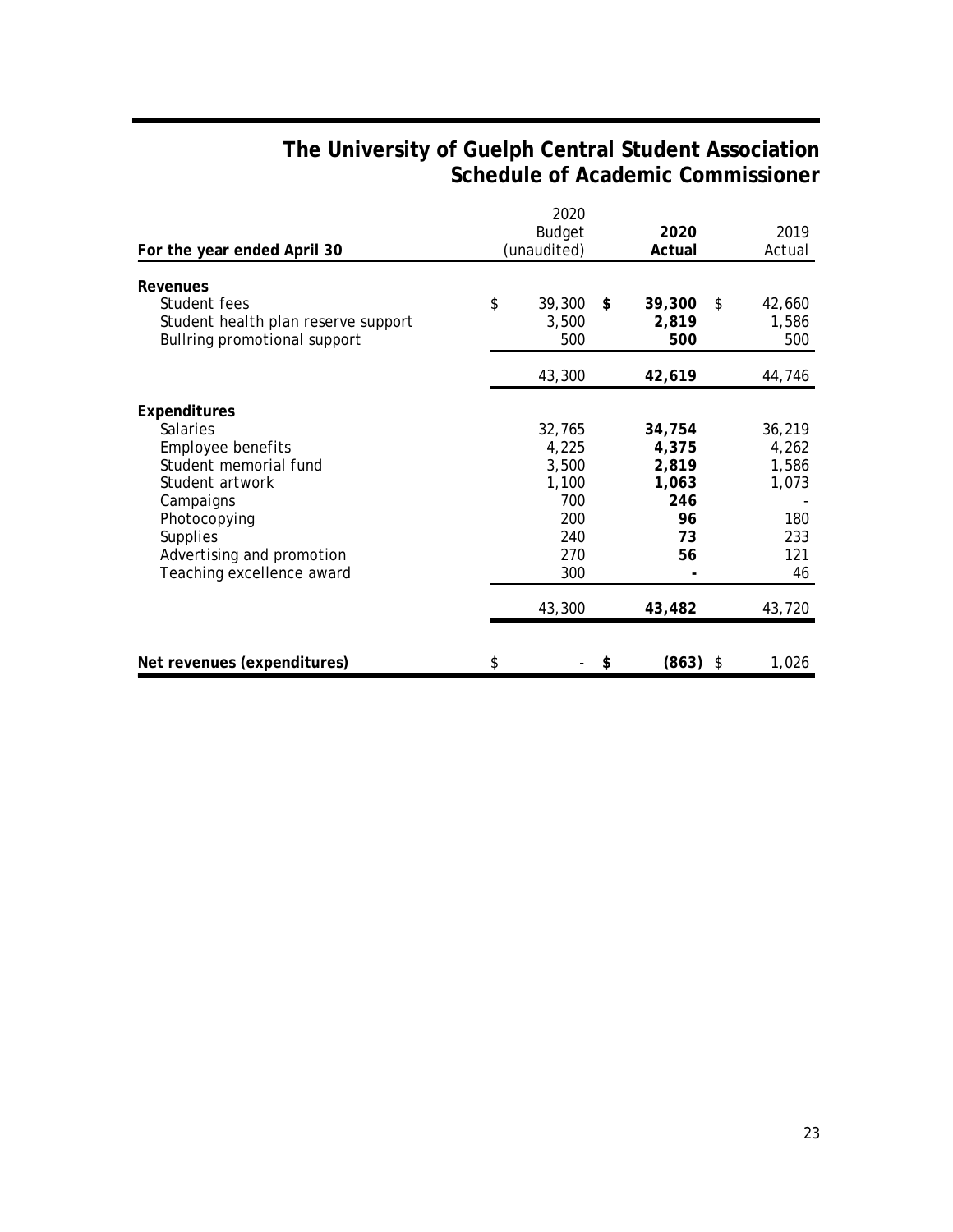### **The University of Guelph Central Student Association Schedule of External Commissioner**

| For the year ended April 30                                                                                                                          | 2020<br>Budget<br>(unaudited) |                                                     |    | 2020<br>Actual                                    |      | 2019<br>Actual                                     |
|------------------------------------------------------------------------------------------------------------------------------------------------------|-------------------------------|-----------------------------------------------------|----|---------------------------------------------------|------|----------------------------------------------------|
| Revenues<br>Student fees                                                                                                                             |                               | 40,700                                              | \$ | 40,700                                            | \$   | 43,800                                             |
| Expenditures<br>Salaries<br>Employee benefits<br>Campaigns<br>Photocopying<br>Advertising and promotion<br>Memberships and subscriptions<br>Supplies |                               | 32,765<br>4,225<br>2,500<br>460<br>500<br>50<br>200 |    | 34,522<br>4,372<br>1,396<br>453<br>88<br>50<br>42 |      | 35,651<br>4,221<br>1,336<br>472<br>467<br>50<br>79 |
|                                                                                                                                                      |                               | 40,700                                              |    | 40,923                                            |      | 42,276                                             |
| Net revenues (expenditures)                                                                                                                          | \$                            |                                                     | \$ | (223)                                             | - \$ | 1,524                                              |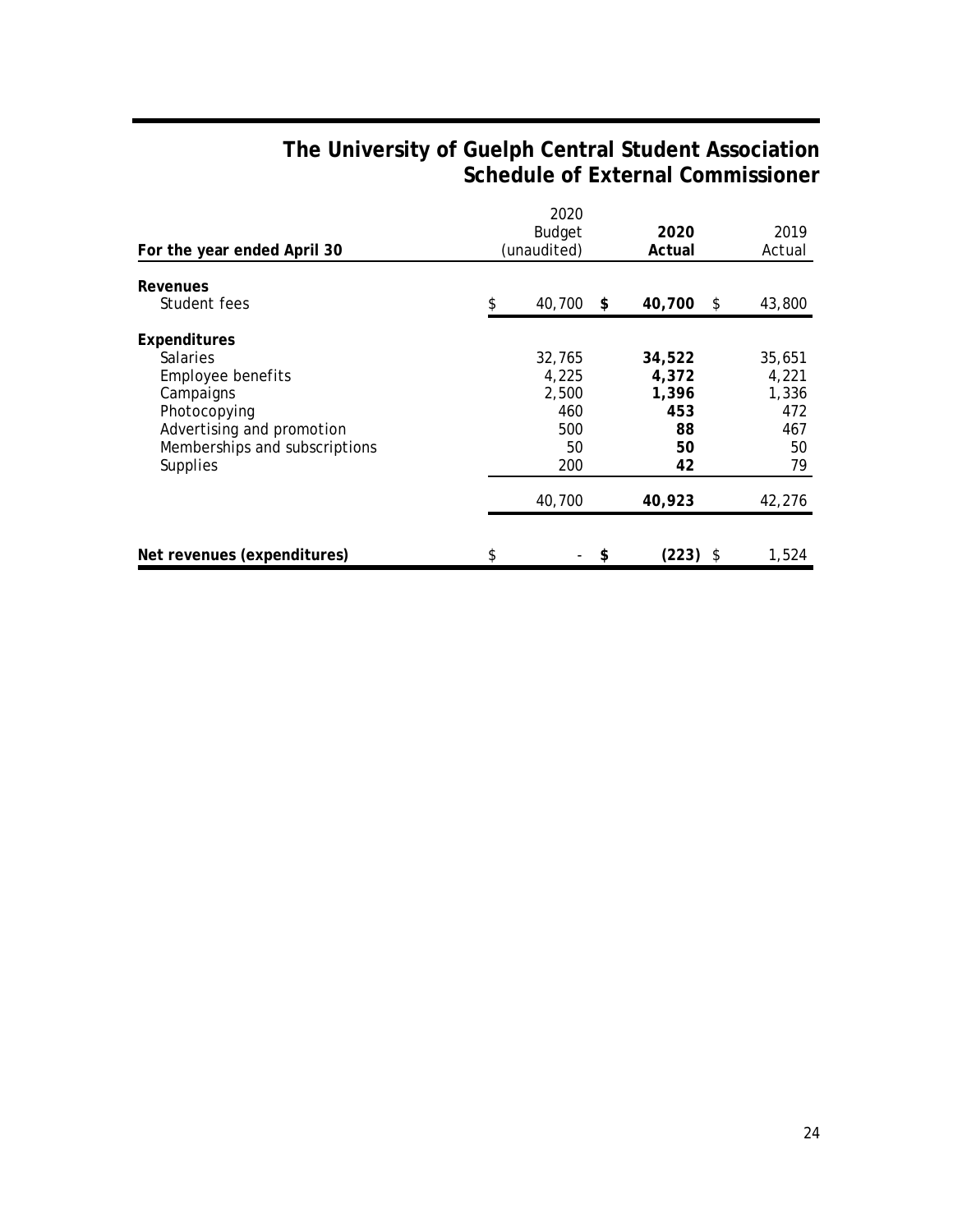## **The University of Guelph Central Student Association Schedule of Student Experience**

| For the year ended April 30                                                                                                                                                               |    | 2020<br>Budget<br>(unaudited)                                     |    | 2020<br>Actual                                                  | 2019<br>Actual                                                 |
|-------------------------------------------------------------------------------------------------------------------------------------------------------------------------------------------|----|-------------------------------------------------------------------|----|-----------------------------------------------------------------|----------------------------------------------------------------|
| Revenues<br>Student fees<br>Entertainment student fees                                                                                                                                    | \$ | 45,200<br>8,000                                                   | \$ | 45,200<br>8,000                                                 | \$<br>47,140<br>6,000                                          |
|                                                                                                                                                                                           |    | 53,200                                                            |    | 53,200                                                          | 53,140                                                         |
| Expenditures<br><b>Salaries</b><br>Orientation programming<br>Employee benefits<br>Winter programming<br>Fall programming<br>Advertising and promotion<br>Photocopying<br><b>Supplies</b> |    | 32,765<br>8,000<br>4,225<br>4,000<br>2,500<br>1,000<br>510<br>200 |    | 34,749<br>8,179<br>4,389<br>1,679<br>1,324<br>295<br>193<br>103 | 36,272<br>5,694<br>4,267<br>3,063<br>2,387<br>271<br>479<br>49 |
|                                                                                                                                                                                           |    | 53,200                                                            |    | 50,911                                                          | 52,482                                                         |
| Net revenues                                                                                                                                                                              | \$ |                                                                   | \$ | 2,289                                                           | \$<br>658                                                      |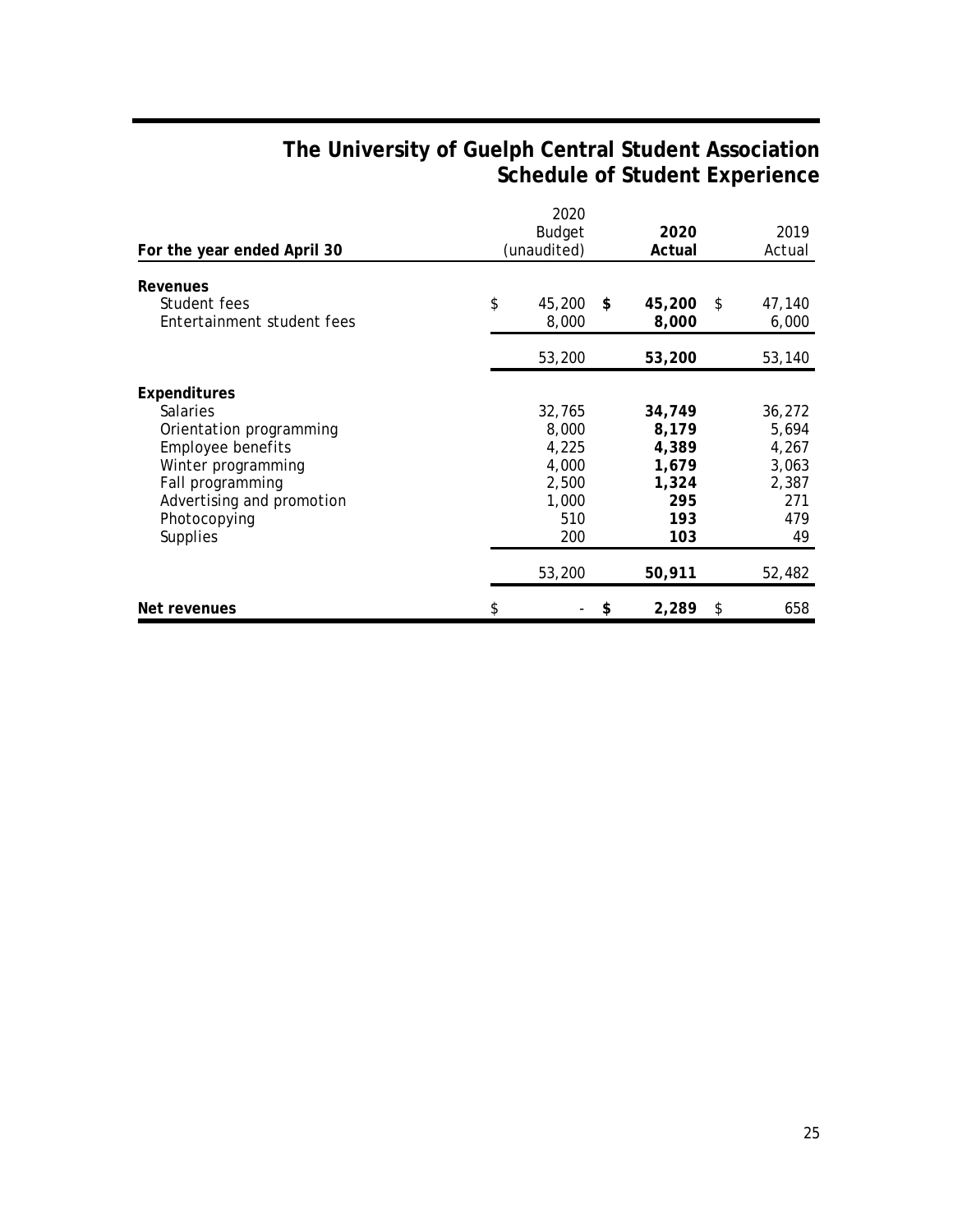## **The University of Guelph Central Student Association Schedule of Live Entertainment**

| For the year ended April 30                                                                                                                                                                                                                                                                            |    | 2020<br><b>Budget</b><br>(unaudited)                                                   |    | 2020<br>Actual                                                                       | 2019<br>Actual                            |  |
|--------------------------------------------------------------------------------------------------------------------------------------------------------------------------------------------------------------------------------------------------------------------------------------------------------|----|----------------------------------------------------------------------------------------|----|--------------------------------------------------------------------------------------|-------------------------------------------|--|
| Revenues<br>Entertainment student fees<br>Door receipts and ticket sales                                                                                                                                                                                                                               | \$ | 50,750<br>29,000                                                                       | \$ | 66,258<br>2,574                                                                      | \$<br>67,900                              |  |
|                                                                                                                                                                                                                                                                                                        |    | 79,750                                                                                 |    | 68,832                                                                               | 67,900                                    |  |
| Expenditures<br>Speaker series<br>Free concert programming<br>Performer fees<br>Facility costs<br>Setup and sound<br>Photocopying<br>Performer riders<br><b>Supplies</b><br>Advertising and promotion<br>Temporary wages<br>Partnership expense (recovery)<br>Community concert programming (recovery) |    | 10,000<br>18,250<br>32,000<br>10,000<br>400<br>2,500<br>600<br>2,000<br>2,000<br>2,000 |    | 75,227<br>10,674<br>2,975<br>750<br>318<br>294<br>180<br>161<br>106<br>(73)<br>(618) | 15,000<br>20,965<br>1,631<br>6,930<br>973 |  |
|                                                                                                                                                                                                                                                                                                        |    | 79,750                                                                                 |    | 89,994                                                                               | 45,499                                    |  |
| Net revenues (expenditures)                                                                                                                                                                                                                                                                            | \$ |                                                                                        | \$ | $(21, 162)$ \$                                                                       | 22,401                                    |  |

During the year, \$570 (2019 - \$2,528) of equipment was purchased, which has not been reflected above.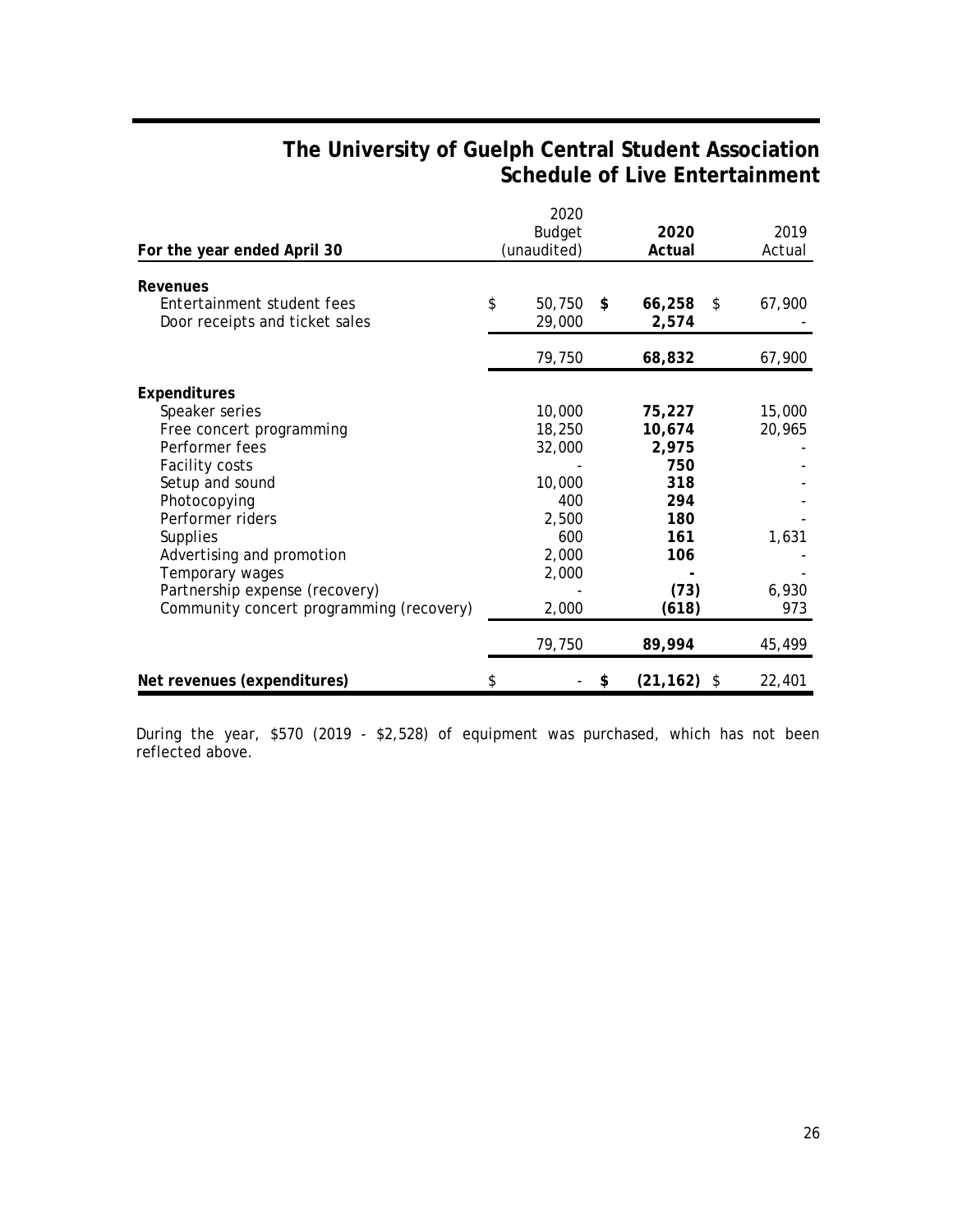## **The University of Guelph Central Student Association Schedule of Films**

| For the year ended April 30                                                                                                                                                                         | 2020<br>Budget<br>(unaudited)                                | 2020<br>Actual                         |    | 2019<br>Actual                                     |
|-----------------------------------------------------------------------------------------------------------------------------------------------------------------------------------------------------|--------------------------------------------------------------|----------------------------------------|----|----------------------------------------------------|
| Revenues<br>Entertainment student fees<br>Door receipts                                                                                                                                             | \$<br>15,700<br>\$<br>1,000                                  | 20,498                                 | \$ | 21,000<br>1,113                                    |
|                                                                                                                                                                                                     | 16,700                                                       | 20,498                                 |    | 22,113                                             |
| Expenditures<br>Film rentals<br>Equipment maintenance<br>Photocopying<br>Advertising and promotion<br>Temporary wages<br>Freight and shipping<br>Subscriptions<br>Supplies<br>Purchase of equipment | 11,000<br>500<br>1,100<br>1,450<br>400<br>50<br>200<br>2,000 | 6,021<br>728<br>442<br>429<br>90<br>17 |    | 11,912<br>514<br>1,080<br>1,237<br>239<br>30<br>92 |
|                                                                                                                                                                                                     | 16,700                                                       | 7,727                                  |    | 15,104                                             |
| Net revenues                                                                                                                                                                                        | \$<br>\$                                                     | 12,771                                 | \$ | 7,009                                              |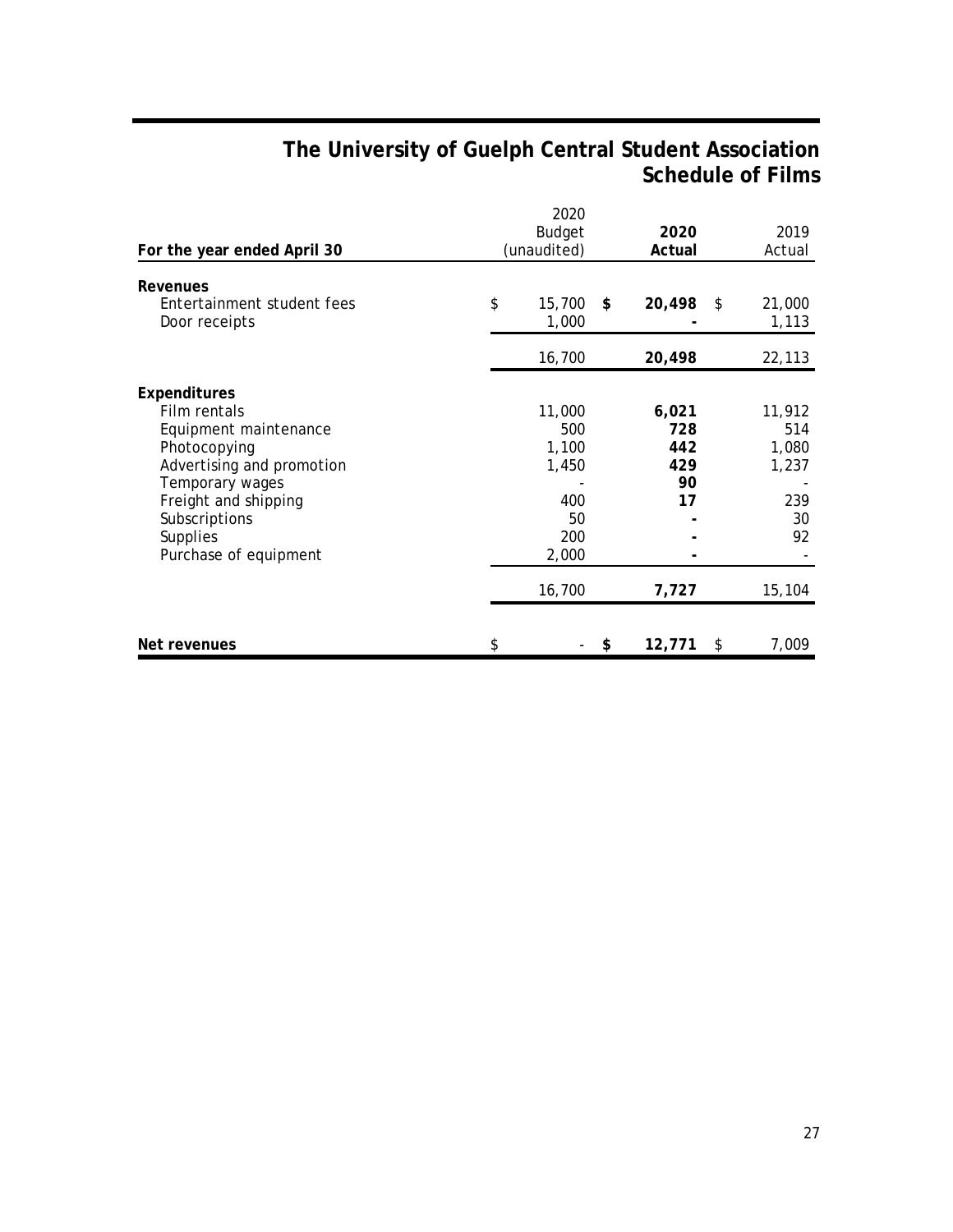## **The University of Guelph Central Student Association Schedule of Programmes**

| For the year ended April 30                                                                                                                                                                                                                                                                                                                                                                                                  | 2020<br><b>Budget</b><br>(unaudited)                                                                                         | 2020<br>Actual                                                                                                                                  | 2019<br>Actual                                                                                                                                                  |
|------------------------------------------------------------------------------------------------------------------------------------------------------------------------------------------------------------------------------------------------------------------------------------------------------------------------------------------------------------------------------------------------------------------------------|------------------------------------------------------------------------------------------------------------------------------|-------------------------------------------------------------------------------------------------------------------------------------------------|-----------------------------------------------------------------------------------------------------------------------------------------------------------------|
| Revenues<br>Student fees<br>Solicitations<br>GSA support<br>Entertainment student fees<br>Traditional events (expense)                                                                                                                                                                                                                                                                                                       | \$<br>68,700<br>17,400<br>1,435<br>500<br>88,035                                                                             | \$<br>68,700<br>23,268<br>811<br>(227)<br>92,552                                                                                                | \$<br>118,940<br>19,728<br>11,100<br>821<br>150,589                                                                                                             |
| Expenditures<br>Co-ordinators' wages<br>UCS security contract<br>Advertising and promotion<br>Transfer of SafeWalk surplus to reserve fund<br>Professional fees<br>Employee benefits<br>Volunteer appreciation<br>Supplies<br>Club days<br>Taxi<br>Information and awareness<br>Telephone<br>General meetings<br>Photocopying<br>Workshops<br>Campaigns<br>Travel and conferences<br>Speaker fees<br>Solicitations (surplus) | 53,271<br>10,900<br>3,680<br>6,000<br>2,964<br>3,400<br>1,250<br>1,440<br>1,850<br>800<br>850<br>750<br>380<br>500<br>88,035 | 53,856<br>8,762<br>7,730<br>5,365<br>5,000<br>3,327<br>3,212<br>2,097<br>1,440<br>1,142<br>736<br>658<br>528<br>333<br>277<br>(4,988)<br>89,475 | 94,348<br>10,629<br>3,256<br>5,000<br>5,874<br>2,548<br>2,160<br>1,465<br>1,789<br>1,534<br>500<br>417<br>332<br>273<br>924<br>2,713<br>450<br>4,988<br>139,200 |
| Net revenues                                                                                                                                                                                                                                                                                                                                                                                                                 | \$                                                                                                                           | \$<br>3,077                                                                                                                                     | \$<br>11,389                                                                                                                                                    |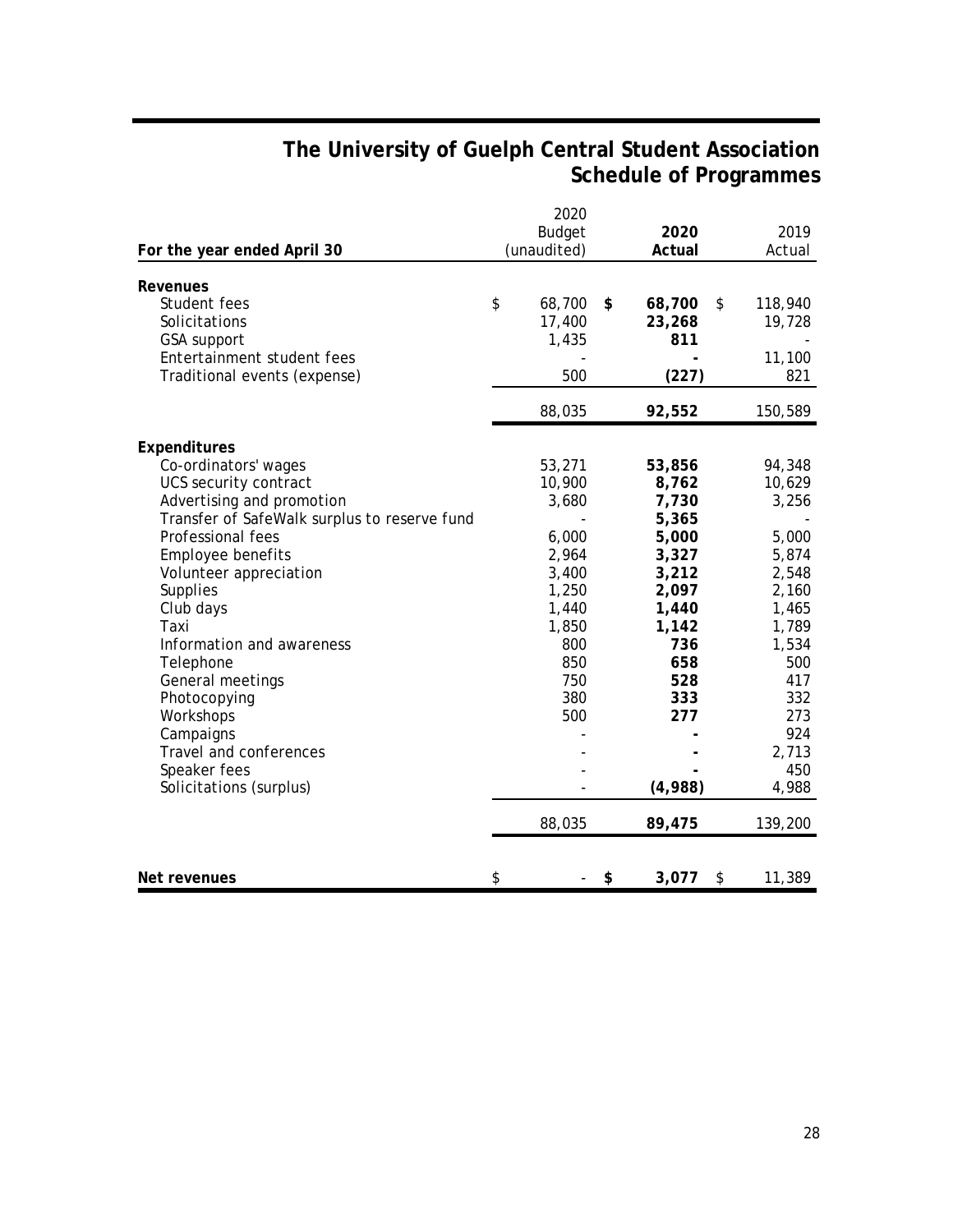# **The University of Guelph Central Student Association Schedule of General Programming (Entertainment)**

|                             | 2020          |             |    |                |      |          |
|-----------------------------|---------------|-------------|----|----------------|------|----------|
|                             | <b>Budget</b> |             |    | 2020           |      | 2019     |
| For the year ended April 30 |               | (unaudited) |    | Actual         |      | Actual   |
| Revenues                    |               |             |    |                |      |          |
| Student fees                | \$            | 49,400      | \$ | 49,400         | - \$ | 52,050   |
| Imaginus - net              |               | 24,000      |    | 23,644         |      | 24,299   |
|                             |               | 73,400      |    | 73,044         |      | 76,349   |
|                             |               |             |    |                |      |          |
| Expenditures                |               |             |    |                |      |          |
| <b>Salaries</b>             |               | 66,800      |    | 85,942         |      | 71,804   |
| Employee benefits           |               | 6,550       |    | 6,348          |      | 6,375    |
| <b>Supplies</b>             |               | 50          |    | 45             |      | 74       |
| Travel and conferences      |               |             |    |                |      | 500      |
|                             |               | 73,400      |    | 92,335         |      | 78,753   |
|                             |               |             |    |                |      |          |
| Net expenditures            | \$            |             | \$ | $(19, 291)$ \$ |      | (2, 404) |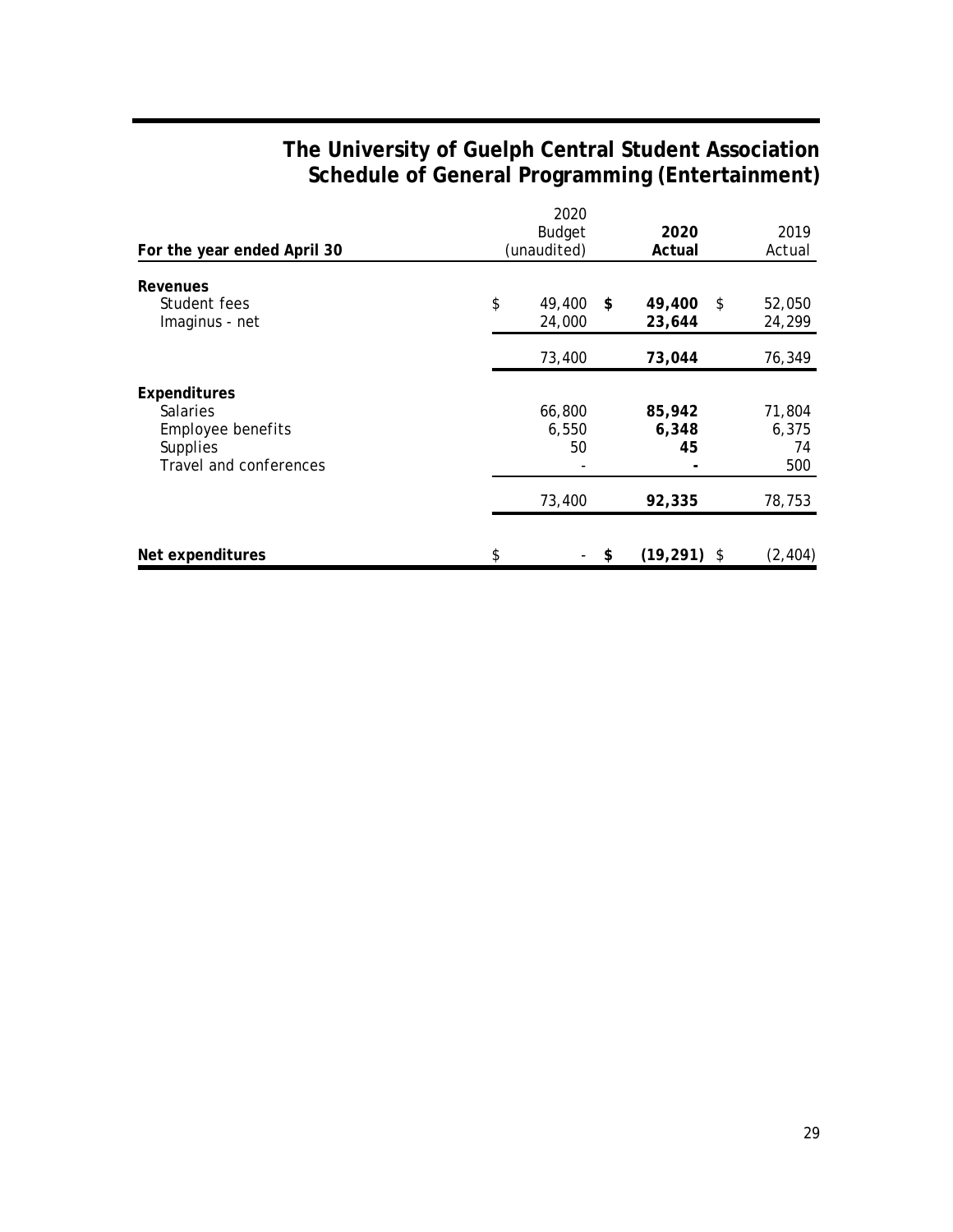# **The University of Guelph Central Student Association Schedule of Administration**

|                                                               | 2020             |                  |                  |
|---------------------------------------------------------------|------------------|------------------|------------------|
|                                                               | <b>Budget</b>    | 2020             | 2019             |
| For the year ended April 30                                   | (unaudited)      | Actual           | Actual           |
| Revenues<br>Student fees                                      | \$<br>231,850    | \$<br>309,300    | \$<br>303,377    |
| Universal bus pass revenue - net                              | 63,000           | 127,196          | 4,282            |
| Other income                                                  | 59,550           | 58,304           | 51,936           |
| Interest earned                                               | 22,000           | 29,782           | 24,513           |
| Health plan administration fees                               | 28,500<br>18,000 | 28,500<br>18,000 | 14,000<br>11,000 |
| Dental plan administration fees<br>Entertainment student fees | 17,000           | 17,000           | 22,931           |
| Photocopier revenue                                           | 19,200           | 12,457           | 18,724           |
|                                                               |                  |                  |                  |
|                                                               | 459,100          | 600,539          | 450,763          |
| Expenditures                                                  |                  |                  |                  |
| Salaries                                                      | 275,000          | 297,519          | 275,169          |
| Professional fees                                             | 31,000           | 53,723           | 25,894           |
| Employee benefits                                             | 30,950           | 27,547           | 28,226           |
| Photocopier expense                                           | 20,000           | 14,231           | 23,432           |
| Software licensing                                            | 12,200           | 11,351           | 14,138           |
| Telephone                                                     | 11,000           | 10,794           | 12,810           |
| Temporary wages<br>Insurance                                  | 15,000<br>11,400 | 9,387<br>9,155   | 406<br>11,016    |
| Advertising and promotion                                     | 10,000           | 7,773            | 12,817           |
| Employer health tax premium                                   | 7,200            | 7,001            | 7,008            |
| Office supplies                                               | 8,000            | 6,647            | 8,337            |
| Staff appreciation                                            | 3,000            | 2,309            | 2,370            |
| Bank charges                                                  | 690              | 1,143            | 594              |
| University services                                           | 800              | 779              | 767              |
| Travel                                                        | 600              | 663              | 499              |
| Maintenance and repairs                                       | 10,660           | 549              | 2,138            |
| Student risk management                                       | 600              | 263              | 346              |
| Staff training and transition                                 | 5,000            | 180              | 5,299            |
| Purchase of equipment                                         | 6,000            |                  |                  |
|                                                               | 459,100          | 461,014          | 431,266          |
|                                                               |                  |                  |                  |
| Net revenues                                                  | \$               | \$<br>139,525    | \$<br>19,497     |

During the year, \$2,481 (2019 - \$12,042) of equipment and \$24,650 (2019 - \$51,980) of leaseholds were purchased, which has not been reflected above.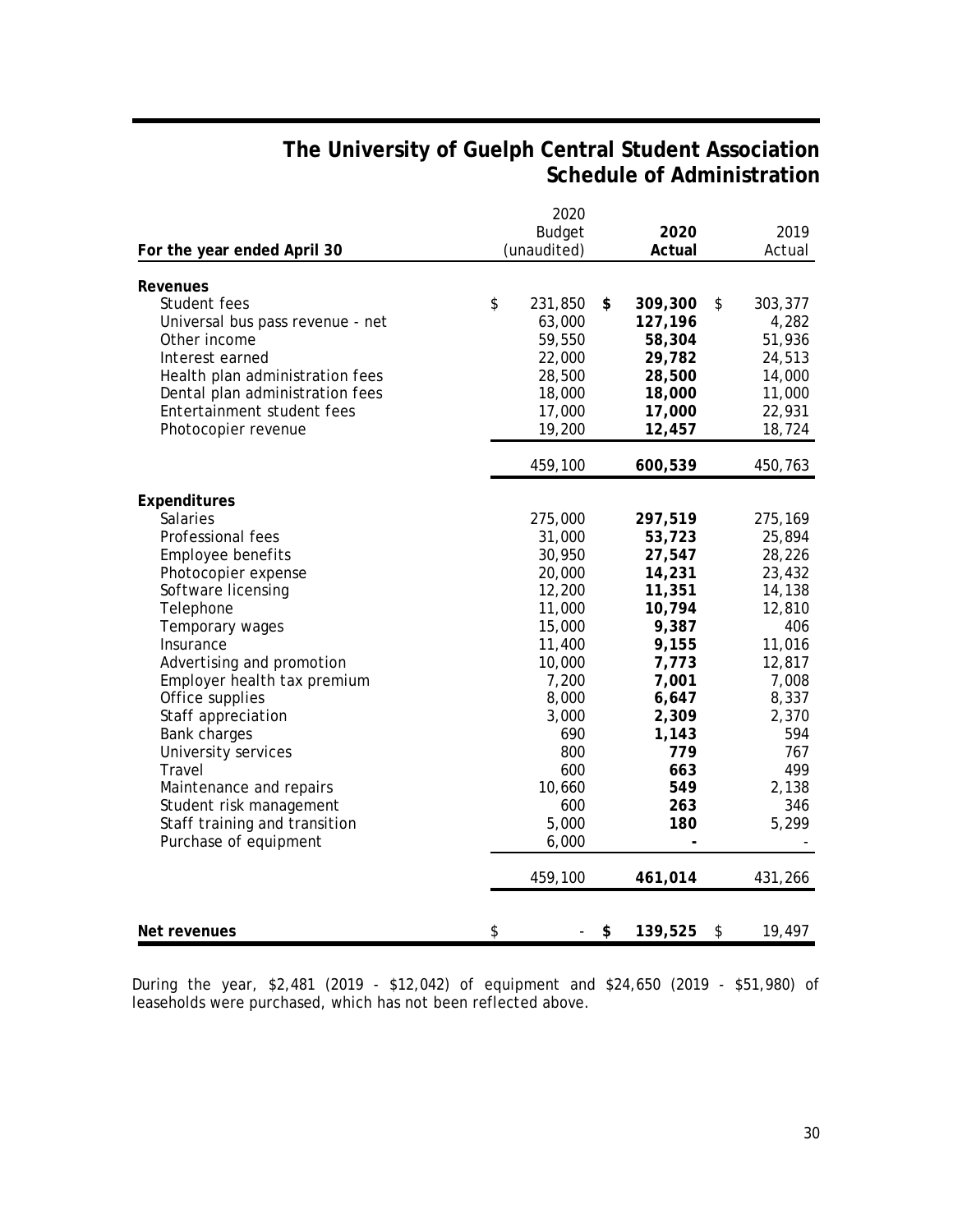# **The University of Guelph Central Student Association Schedule of The Bullring Operations**

| For the year ended April 30                                                                                                                                                                                                                                                                                                                          | 2020<br><b>Budget</b><br>(unaudited)                                                                                                                      | 2020<br>Actual                                                                                                                                          | 2019<br>Actual                                                                                                                                            |
|------------------------------------------------------------------------------------------------------------------------------------------------------------------------------------------------------------------------------------------------------------------------------------------------------------------------------------------------------|-----------------------------------------------------------------------------------------------------------------------------------------------------------|---------------------------------------------------------------------------------------------------------------------------------------------------------|-----------------------------------------------------------------------------------------------------------------------------------------------------------|
| Revenues<br>Sales<br>Entertainment student fees                                                                                                                                                                                                                                                                                                      | \$<br>1,144,310<br>10,500                                                                                                                                 | \$1,114,227<br>10,500                                                                                                                                   | \$<br>1,159,635<br>10,500                                                                                                                                 |
|                                                                                                                                                                                                                                                                                                                                                      | 1,154,810                                                                                                                                                 | 1,124,727                                                                                                                                               | 1,170,135                                                                                                                                                 |
| Cost of sales                                                                                                                                                                                                                                                                                                                                        | 422,310                                                                                                                                                   | 421,457                                                                                                                                                 | 435,212                                                                                                                                                   |
| Gross margin                                                                                                                                                                                                                                                                                                                                         | 732,500                                                                                                                                                   | 703,270                                                                                                                                                 | 734,923                                                                                                                                                   |
| Other revenue                                                                                                                                                                                                                                                                                                                                        | 10,000                                                                                                                                                    | 12,679                                                                                                                                                  | 11,278                                                                                                                                                    |
|                                                                                                                                                                                                                                                                                                                                                      | 742,500                                                                                                                                                   | 715,949                                                                                                                                                 | 746,201                                                                                                                                                   |
| Wages<br>Management salary<br>Express card commissions/rental<br>Bookkeeping<br>Staff benefits<br>Supplies<br>Staff meals<br>University space costs<br>Management benefits<br>Entertainment costs<br>Janitorial services<br>Insurance<br>Advertising and promotion<br>Employer health tax premium<br>Maintenance of equipment<br>University services | 290,000<br>135,500<br>59,000<br>42,900<br>27,000<br>17,600<br>17,950<br>14,615<br>13,300<br>10,500<br>7,480<br>6,050<br>9,000<br>4,800<br>6,400<br>11,000 | 311,579<br>132,887<br>54,831<br>42,900<br>26,685<br>16,119<br>15,450<br>14,614<br>13,172<br>9,087<br>8,499<br>6,135<br>5,629<br>4,903<br>4,525<br>3,227 | 296,898<br>136,798<br>59,900<br>41,900<br>25,563<br>17,659<br>16,500<br>13,887<br>13,258<br>11,587<br>7,438<br>5,944<br>4,538<br>4,679<br>6,972<br>32,744 |
| Janitorial supplies<br>Staff appreciation<br>Telephone and internet<br>Lease of equipment<br>Maintenance of front house<br>Staff training<br>Travel/mileage<br>Memberships and licenses<br>Photocopying<br>Contingency<br>Purchase of equipment                                                                                                      | 4,800<br>4,000<br>1,750<br>1,500<br>1,800<br>800<br>400<br>220<br>135<br>42,000<br>12,000<br>742,500                                                      | 3,223<br>2,160<br>1,750<br>1,428<br>694<br>508<br>244<br>229<br>84<br>680,562                                                                           | 4,745<br>2,564<br>1,750<br>1,309<br>1,976<br>375<br>474<br>206<br>133<br>709,797                                                                          |
| Net revenues                                                                                                                                                                                                                                                                                                                                         | \$                                                                                                                                                        | \$<br>35,387                                                                                                                                            | \$<br>36,404                                                                                                                                              |

During the year, \$8,817 (2019 - \$13,288) of equipment was purchased, which has not been reflected above.